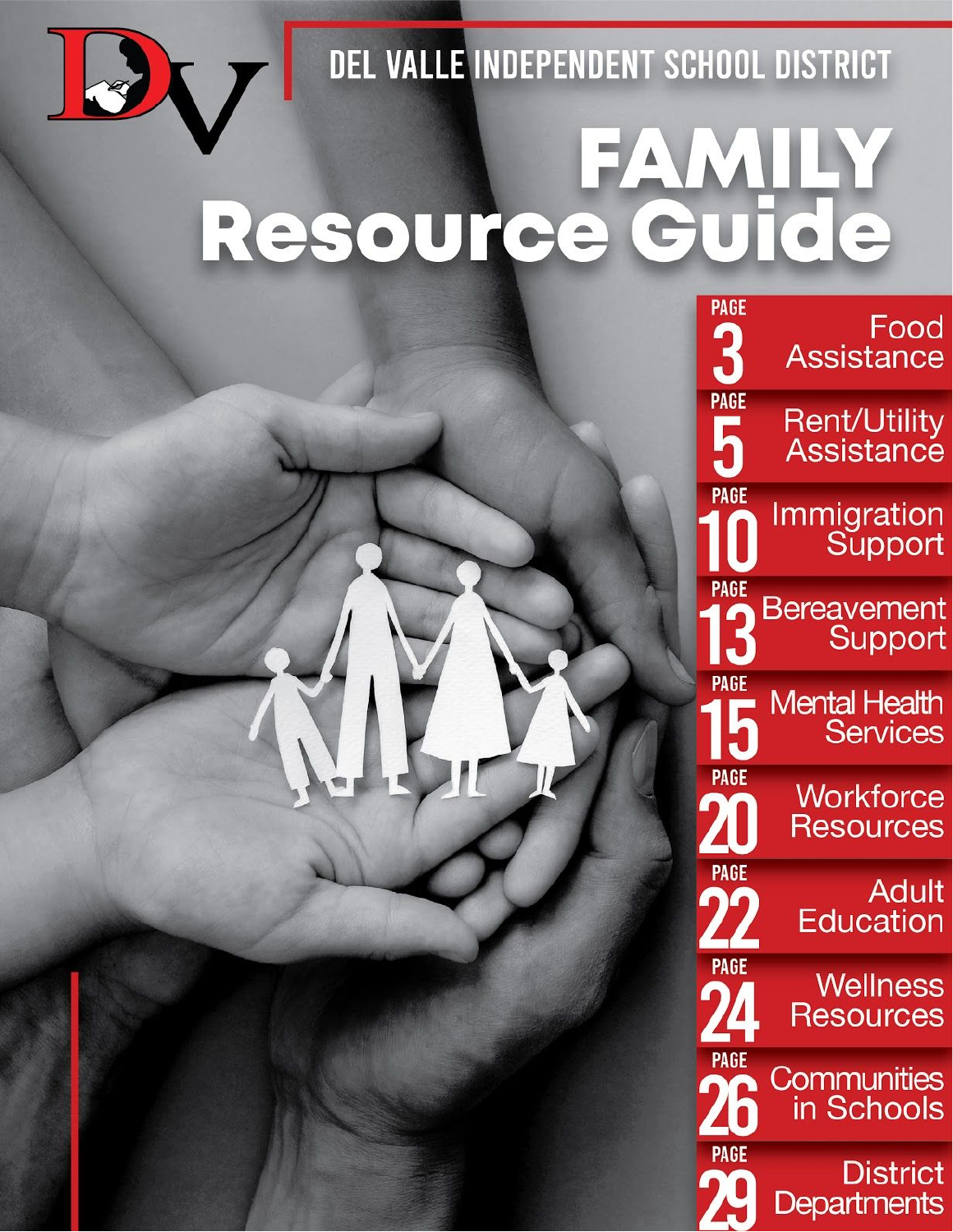# Disclaimer

Del Valle ISD compiled the information in this guide from various community sources. The community programs listed are not endorsed by the District. Families should use this guide to learn about services and programs offered in the community, and contact the organizations for detailed information.

Families are also encouraged to utilize the Texas Health and Human Services 2-1-1 service, by calling 2-1-1 or visiting <https://www.211texas.org/>

Additional options for locating services is [https://www.findhelp.org/,](https://www.findhelp.org/) which includes food assistance, help paying bills, and other free or reduced cost programs.

Each campus has a Parent Community Liaison. Please contact your school Parent Community Liaison if you have questions or need assistance locating additional information.

**District Parent Community Liaison** Denise Velasquez [denise.velasquez@dvisd.net](mailto:denise.velasquez@dvisd.net) 512-386-3072

**DVISD Communications and Community Relations Department**

[dvisd.communications@dvisd.net](mailto:dvisd.communications@dvisd.net) 512-386-3070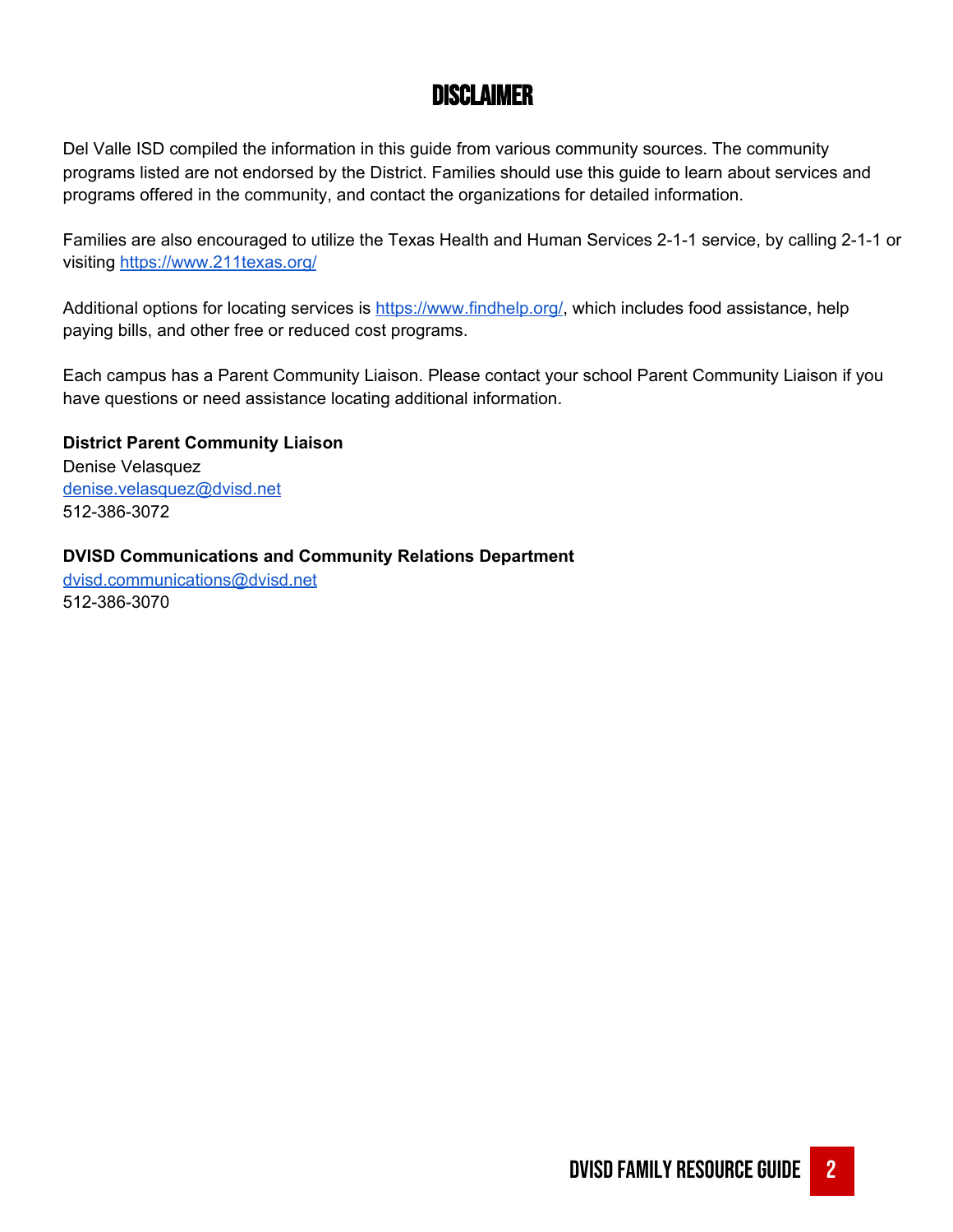# **FOOD ASSISTANCE TO!**

## **Manos de Cristo 4911 Harmon Ave. Austin, Texas Phone:** 512-477-7454

**Services:**

- Adult education
- Low cost dental
- Food pantry
- Clothing

**Website:** http://manosdecristo.org/

### **El Buen Samaritano 7000 Woodhue, Austin, Texas 78745 Phone:** 512-439-0733

### **Services:**

- Food assistance
- Diaper assistance
- Adult education and other services.

**Website:** https://elbuen.org/

**Hands of Love 5201 E William Cannon, Austin, Texas 78744 Phone:** 512-462-1011

**Services:**

● Food assistance. Hours: Mondays 7 - 9 pm

**Baptist Community Center 2000 East 2nd Street, Austin, TX. 78702 Phone:** 512-478-7243

### **Services:**

- Food assistance
- Financial assistance for emergency prescriptions, utilities and rent.
- Clothing sales room (low cost).

Photo I.D. and Social Security card required.

Please provide proof of address.

Make appointments for assistance with food.

Hours: M-F 9:00 a.m. - 12:00 p.m. and 1:00 p.m. – 5:00 p.m.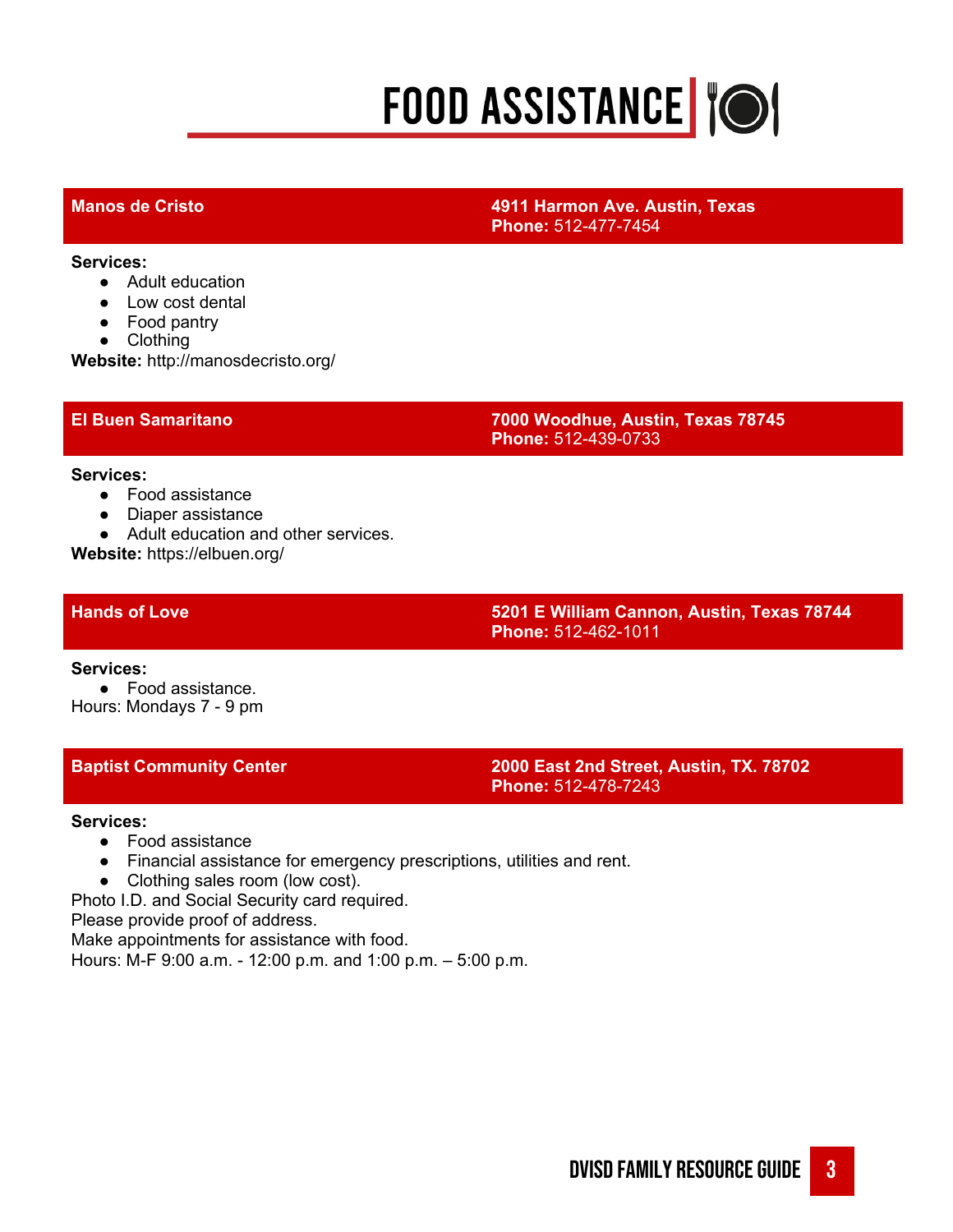### **Central Texas Food Bank Main Main Main location**

**6500 Metropolis Dr. Austin, TX 78744 Phone:** 512-282-2111

### **Services:**

● Food assistance at various locations. **Website:** www.centraltexasfoodbank.org

**Caritas of Austin, Inc 611 Neches, Austin, TX 78701 Phone:** 512-439-0733

**Services:**

- Food services, provides free lunches to individuals and families every Monday through Saturday from 11:00 am - 12:30pm.
- Food pantry for Caritas clients only.
- Rent and utilities assistance with case management
- Rapid Re-Housing assisting people to connect to permanent housing
- Transitional Housing Temporary housing and support services for individuals who are homeless and facing challenges related to substance abuse
- Classes: Permanent Support Housing Education, Financial Literacy, Life Skills, ESL, Refugee Orientation and Job Readiness.
- Employment Services for clients only

**Website:** https://caritasofaustin.org/who-we-are/about-us/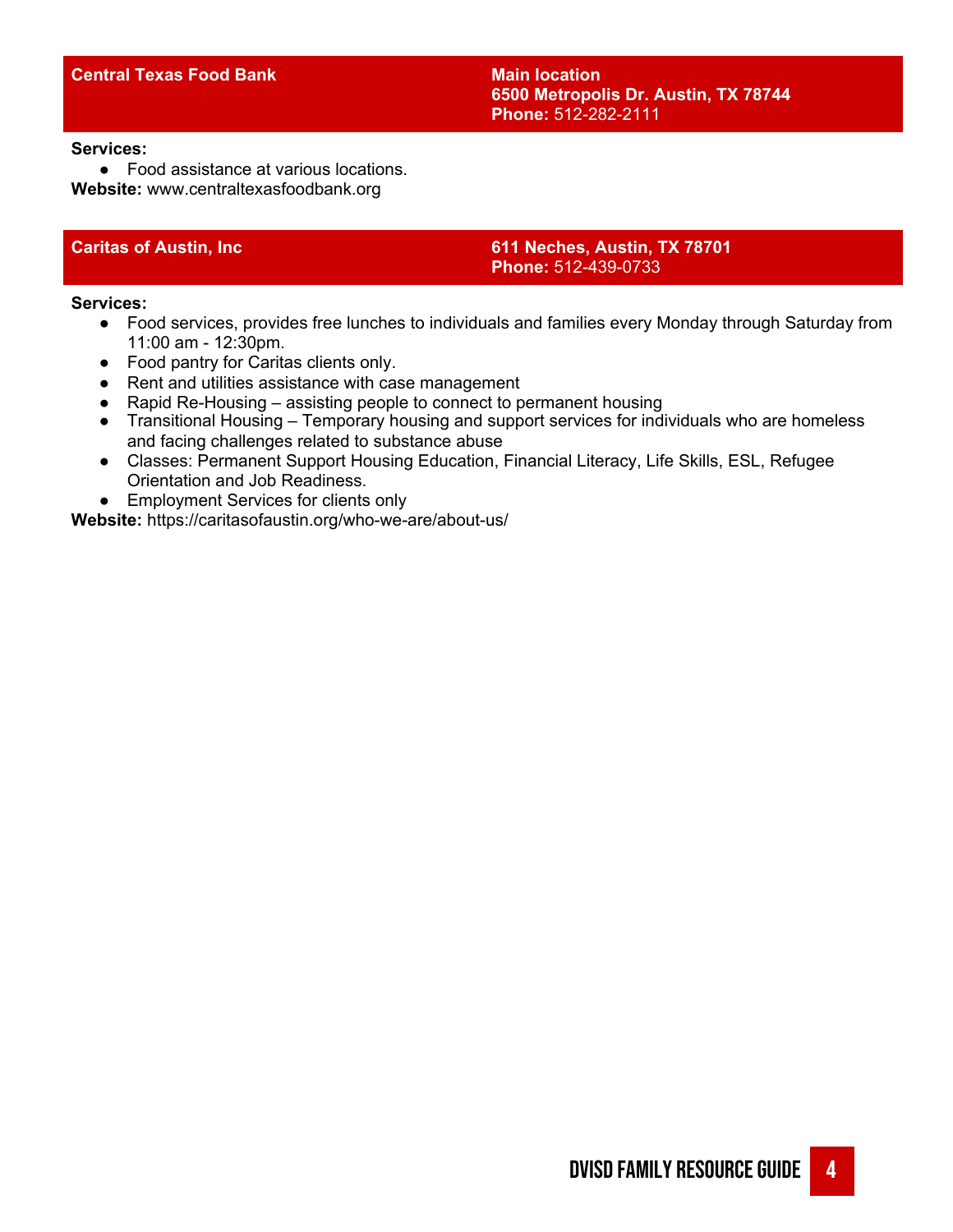# RENT/UTILITY ASSISTANCE  $\frac{2}{\sqrt{2}}$

## **St. Vincent de Paul 9500 Neenah Avenue Austin, TX 78717 Phone:** 512-477-9471

### **Services:**

- Financial Assistance for Rent
- Utilities Assistance
- Food Assistance

● Basic Needs Assistance

**Website:** <https://svdpparish.org/>

# **Travis County Family Support Services South Rural Community Center**

# **3518 FM 973 Del Valle, TX 78617 Phone:** 512-247-4407

### **Services:**

- Utility Assistance
- Rent and Mortgage Assistance
- Prescription Assistance
- Home Repair/Weatherization
- Referrals
- *For Travis County citizens*

**Website:** https://www.traviscountytx.gov/health-human-services/divisions/family-support-services

# **Tenant-Based Rental Assistance (TBRA) Program**

**Phone:** 512-477-1314 or 800-525-0657

# **Services:**

- Security and utility deposits
- Rental subsidies for up to 24 months while the household engages in a self-sufficiency program.

**Website:** https://www.tdhca.state.tx.us/home-division/tbra.htm

**All Saints Episcopal Church 209 W 27th St, Austin, TX 78705 Phone:** 512-476-3589

# **Services:**

- Limited financial assistance for paying electric, water, gas, telephone, and utility/telephone
- Hookup fees
- Gasoline vouchers
- Funds for medical and dental bills, eye care
- Bus tickets

**Baptist Community Center 2000 East 2nd Street, Austin, TX 78702 Phone:** 512-478-7243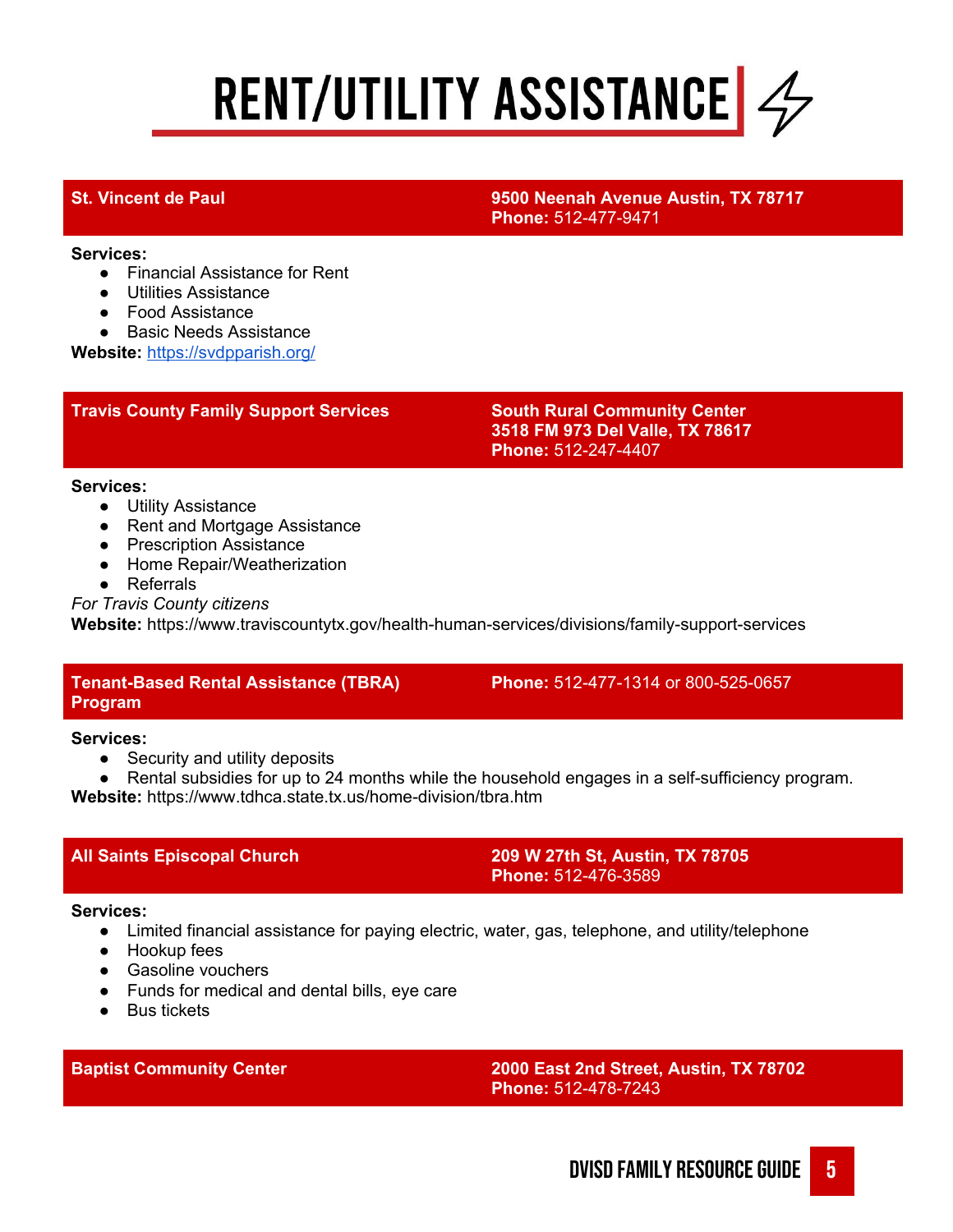### **Services:**

● Financial assistance.

Call for an appointment. Photo I.D. and Social Security card needed.

**Caritas of Austin, Inc 611 Neches, Austin, TX 78701 Phone:** 512-439-0733

### **Services:**

● Utility Assistance for clients only **Website:** www.caritasofaustin.org

**Society of St. Vincent DePaul 901 W. Braker Lane, Austin, TX Phone:** 512-251-6995

## **Services:**

● Limited assistance for mortgage and rent, utility bills, water, gas, prescriptions, and other expenses. **Website:** https://ssvdp.org/

| <b>St. Matthews Episcopal Church</b> |  |
|--------------------------------------|--|
|--------------------------------------|--|

**St. Matthews Episcopal Church Austin, Texas 78758 Phone:** 512-439-0733

## **Services:**

● Limited financial assistance for paying rent, water, electric bills and gas bills.

Call on Tuesday ONLY from 10-noon

\*Please do not leave a message, call until someone answers.

*Will only assist residents with an Austin address.*

# **University Avenue Church of Christ Phone:** 512-476-9584

# **Services:**

● Assistance with bills, medications, and other expenses may be available

|  |  | <b>Blackland Neighborhood Center</b> |  |
|--|--|--------------------------------------|--|
|  |  |                                      |  |

**Blackland Neighborhood Center 1902 E. 22nd St. Austin, TX 78722 Phone:** 512-451-5121

### **Services:**

● Affordable Housing Program **Website:** <https://www.blacklandcdc.org/housing>

**Montopolis Neighborhood Center 1416 Montopolis Dr, Austin, TX 78741 Phone:** 512-972-6650

### **Services:**

- Emergency food deliveries. Contact 512-972-5133
- Assistance with rent, utilities. Contact: 512-972-5780

\*As of Jan 2021: Building closed due to Covid 19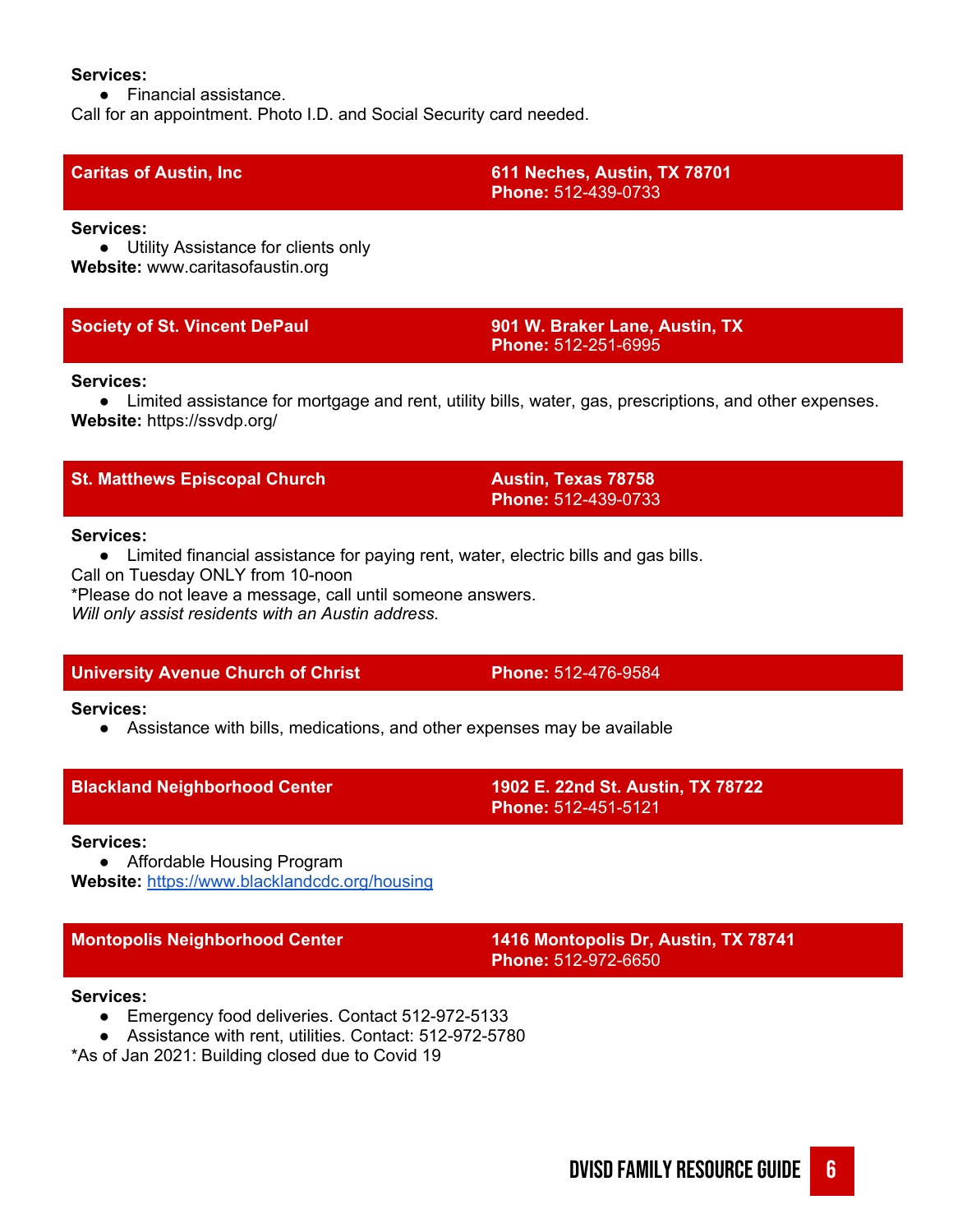**Rosewood-Zaragosa Neighborhood Center 2800 Webberville Road, Austin, Texas 78702 Phone:** 512-978-2460

### **Services:**

- Emergency food deliveries. Contact 512-972-5133
- Assistance with rent, utilities. Contact: 512-972-5780

\*As of Jan 2021: Building closed due to Covid 19

## **South Austin Neighborhood Center 2508 Durwood St, Austin, TX 78704**

**Phone:** 512-972-6840

### **Services:**

- Emergency food deliveries. Contact 512-972-5133
- Assistance with rent, utilities. Contact: 512-972-5780

\*As of Jan 2021: Building closed due to Covid 19

**St. John Community Center 7500 Blessing Ave., Austin, Texas 78752 Phone:** 512-972-5159

### **Services:**

- Emergency food deliveries. Contact 512-972-5133
- Assistance with rent, utilities. Contact: 512-972-5780

\*As of Jan 2021: Building closed due to Covid 19

**St. Louise House P.O. Box 150637, Austin, Tx. 78715 Phone:** 512-326-2774

**Website:** https://saintlouisehouse.org/

**Casa Marianella 821 Gunter St. Austin Tx. 78702 Phone:** 512-385-5571

### **Services:**

● Housing services for immigrants, refugees and asylees

If you are seeking housing, visit: https://www.casamarianella.org/legal-services/housing/

**Austin Children's Shelter P.O. Box 19454, Austin, TX 78760 Phone:** 512-267-SAFE (7233)

### **Services:**

● Housing for children & young adults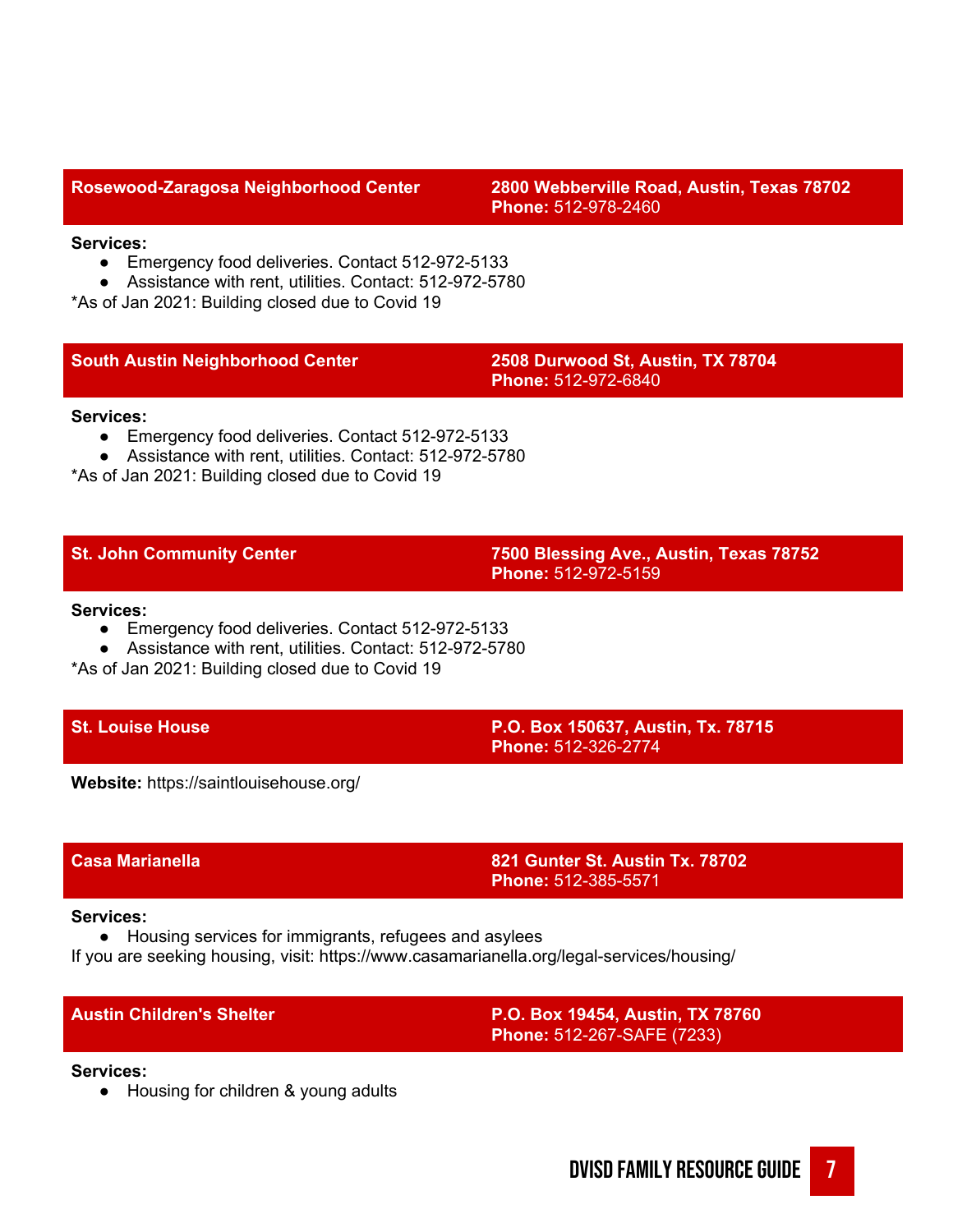| Homeless resources                                                                                                           |                                                                                |
|------------------------------------------------------------------------------------------------------------------------------|--------------------------------------------------------------------------------|
| <b>Salvation Army</b>                                                                                                        | 4613 Tannehill Lane, Bldg. 3 Austin, Texas 78721<br><b>Phone: 512-933-0600</b> |
| Services:<br>Shelter for Women & Children<br>Website: https://salvationarmyaustin.org/austin-shelter-for-women-and-children/ |                                                                                |
| <b>Lifeworks</b>                                                                                                             | 835 N. Pleasant Valley Rd. Austin, Tx. 78702<br><b>Phone: 512-735-2400</b>     |
| Services:<br>Housing assistance for homeless young adults<br>$\bullet$                                                       |                                                                                |

**ECHO End Community Homeless Coalition 300 E. Highland Mall Blvd., Ste. 200 Austin, TX**

**78752**

**Phone:** 512-305-4100

**Services:**

● Housing assistance for homeless young adults **Website:** https://www.lifeworksaustin.org/housing

# **City of Austin Homeless Assistance Call 311**

**Services:**

● Housing assistance for Austinites.

**Website:** https://www.austintexas.gov/department/austin-public-health-homeless-assistance

| <b>Austin Tenants Council</b> | 205 Chicon St, Austin TX 78702<br><b>Phone: 512-474-1961</b> |  |
|-------------------------------|--------------------------------------------------------------|--|
|                               |                                                              |  |

**Services:**

● Fair Housing Program (Assistance with housing discrimination) **Website:** https://www.housing-rights.org/fair-housing-program

| <b>HACA Housing Authority of the City of Austin</b> | 1124 S. IH 35 Austin, TX 78704<br>Phone: 512-477-4488 |  |
|-----------------------------------------------------|-------------------------------------------------------|--|
| <b>Services:</b><br>Affordable housing              |                                                       |  |

**Website:** https://www.hacanet.org/resident/

**HATC Houstin Authority of Travis County 502 East Highland Mall Blvd., Suite 106-B • Austin, Texas 78752**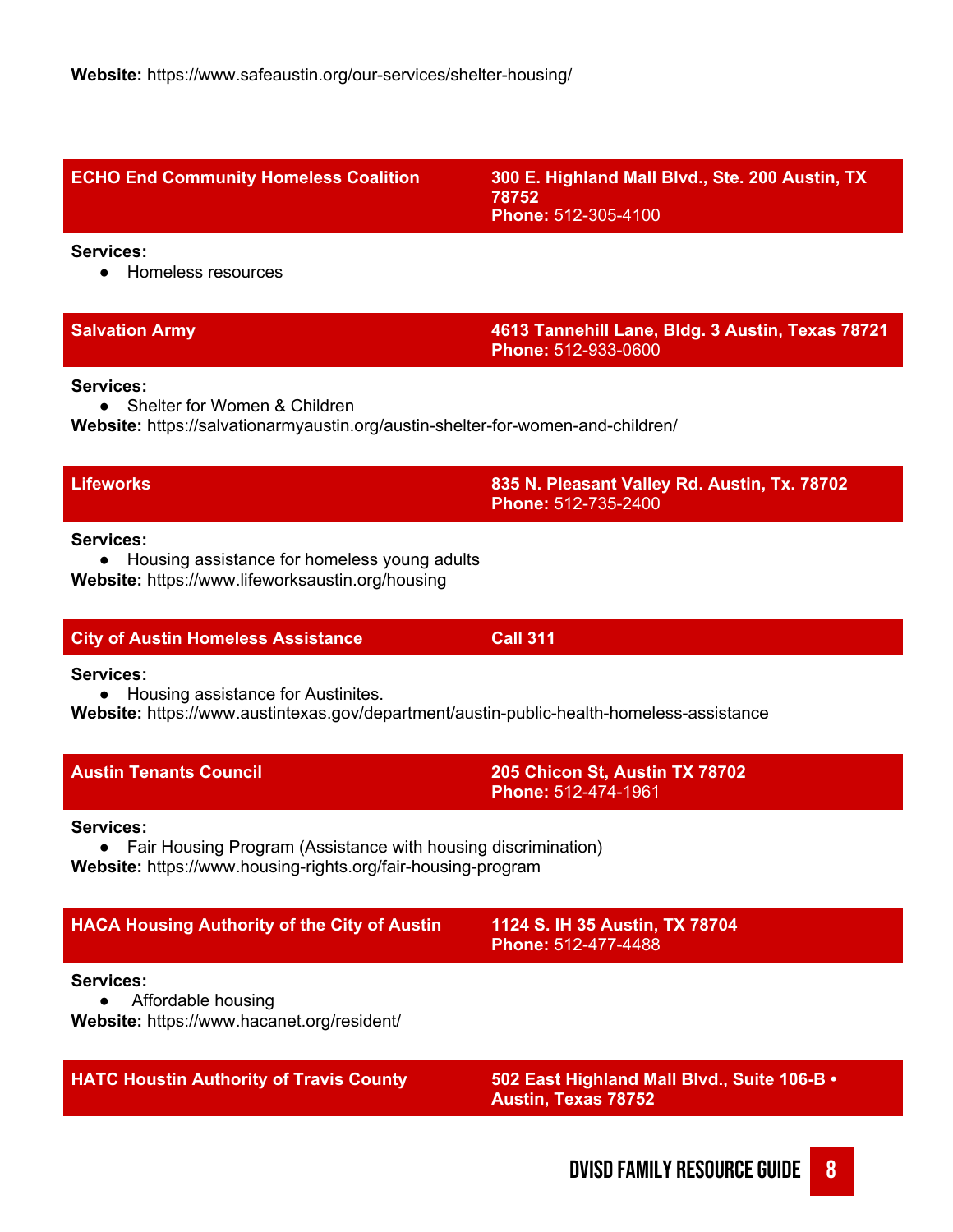### **Phone:** 512-854-8245

**Services:**

● Affordable Housing

**Website:** <https://www.hatctx.com/affordable-housing/>

## **Foundation Communities 3000 S IH 35, Ste 300**

**Phone:** 512-447-2026

**Services:**

● Affordable Housing Communities

**Website:** https://foundcom.org/housing/

**Austin Energy Phone:** 512-494-9400

### **Services:**

● Utility financial support

**Website:**

https://austinenergy.com/ae/residential/your-bill/customer-assistance-programs/financial-support-plus1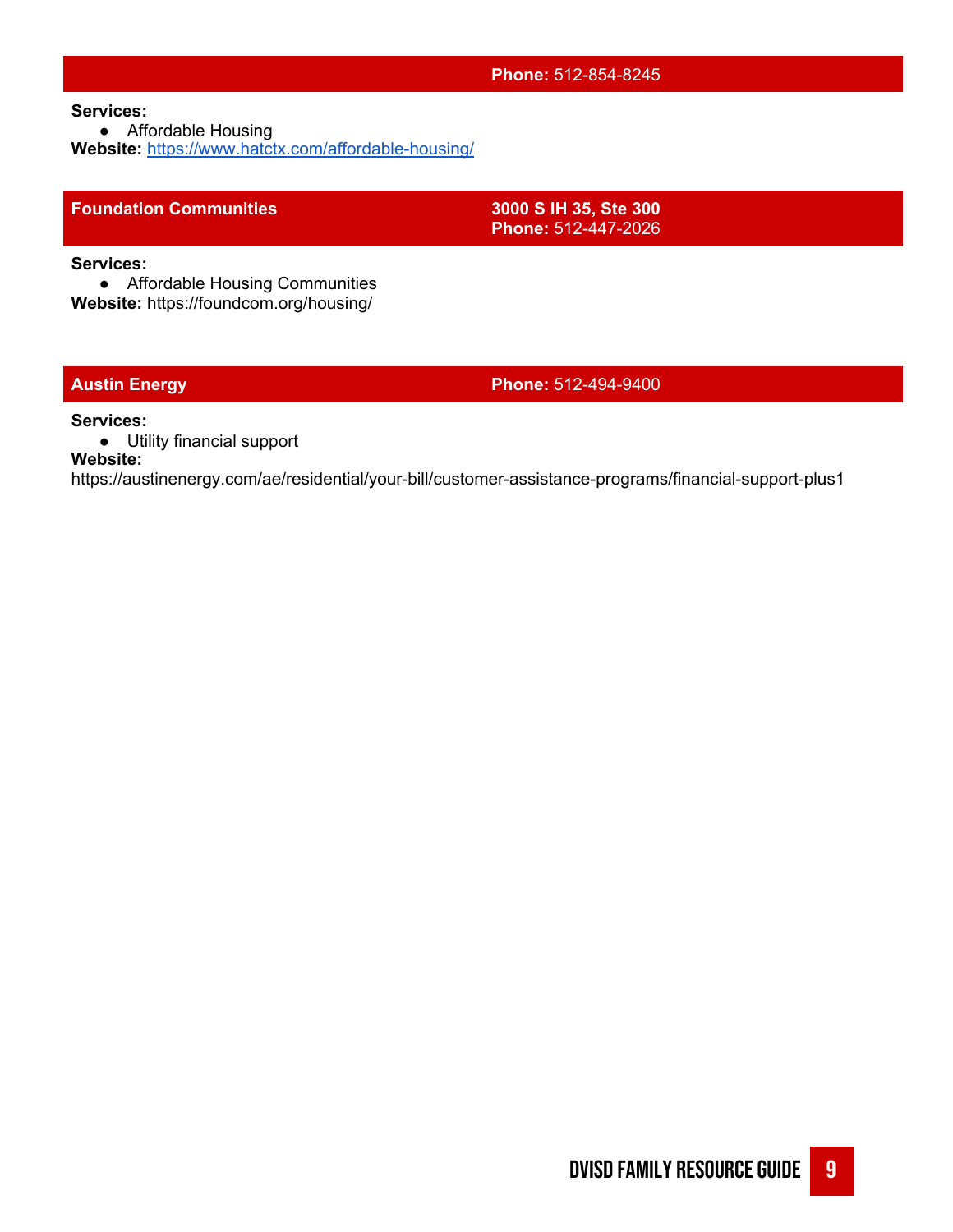# **IMMIGRATION SUPPORT**

# **Catholic Charities of Central Texas Office of Immigrant Concerns**

**1817 E. 6th Street Austin, TX 78702 Phone:** 512-651-6100 **Email:** catholic-charities@austindiocese.org

## **Services:**

● Provides a wide variety of family strengthening services. Services offered include assistance in preparing and submitting material for state benefits such as: Medicaid, food stamps, CHIP, TANF and long term benefits, life skills classes, emergency food assistance, and long term case management and disaster response services. In addition CCCTX serves people needing assistance with immigration matters or applying for citizenship. Immigration Legal Services (ILS) provides INS documentation preparation, document translation, photograph services, legal case management, advocacy and liaison between clients and INS officers. ILS also provides representation before the Executive Office of Immigration Review and Public education regarding changes in immigration laws (in the form of public forums).

**Website:** www.ccctx.org

# **US Immigration and Customs Phone:** 1-888-351-4024

### **Services:**

- "Detainee-Related Information Live, trained operators are available Monday through Friday (excluding holidays) from 8:00 a.m. to 8:00 p.m. (Eastern Time)
- Detainee Locator You can locate detainees in ICE custody by using the Online Detainee Locator System

**Website:** www.ice.gov/contact

# **US Bureau of Citizenship and Immigration Services**

**Phone: 1-**800-375-5283

### **Services:**

- National customer service center forms
- Information for those seeking or proceeding with legal immigration status.

## **Website:** [www.uscis.gov](http://www.uscis.gov/)

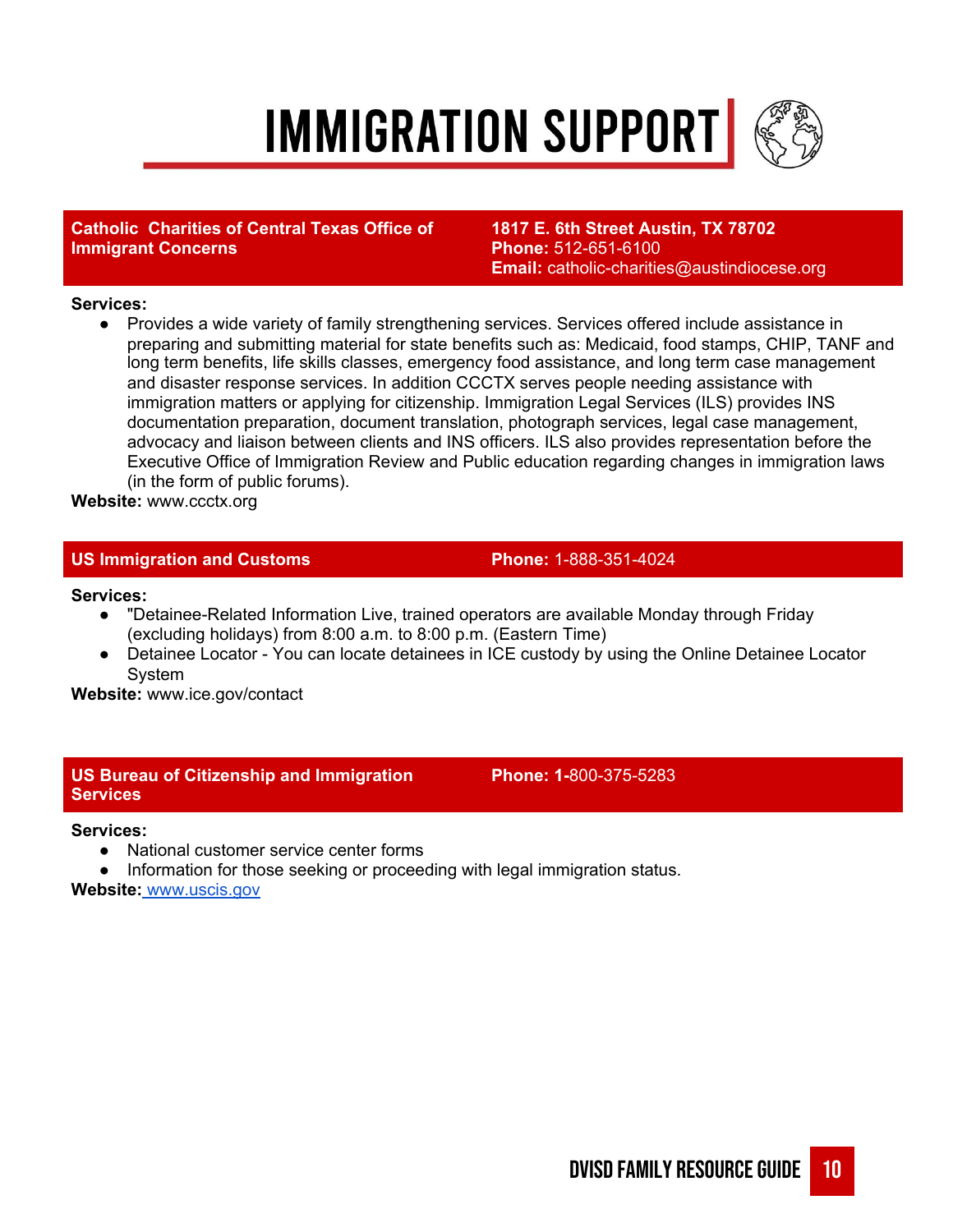### **Services:**

- Health
- Education
- Financial Education
- Dual Citizenship
- Passport Assistance
- DACA Assistance
- Victims of Human Rights Violations

**Website:** https://consulmex.sre.gob.mx/austin/

**Refugee Services of Texas 500 East St. Johns Ave. Suite 1.280 Austin, TX 78752 Phone:** 512-472-9472

### **Services:**

- Resettling Refugees
- Services for Survivors of Trafficking
- Refugee Youth Mentoring

**Website:** <https://www.rstx.org/locations/austin.html>

# **Raices 1305 N. Flores Street, San Antonio TX 78212**

### **Services:**

- Legal services
- Advocate for Immigrant rights

**Website:** <https://www.raicestexas.org/what-we-do/legal-services/>

**Disability Rights Texas (Central Texas Regional Office) Phone:** 512-454-4816

### **Services:**

● The Protection and Advocacy Agency for People with Disabilities in Texas

**Website:**

[https://media.disabilityrightstx.org/wp-content/uploads/2018/10/09230751/DRTx-general-brochure-REV-Oct-](https://media.disabilityrightstx.org/wp-content/uploads/2018/10/09230751/DRTx-general-brochure-REV-Oct-9-2018.pdf)[9-2018.pdf](https://media.disabilityrightstx.org/wp-content/uploads/2018/10/09230751/DRTx-general-brochure-REV-Oct-9-2018.pdf)

**Volunteer Legal Assistance 8001 Centre Park Dr., Ste. 120 Austin, 78754 Phone:** 512-476-5550

## **Services:**

- Free legal advice
- **Website:** http://www.vlsoct.org/get-help/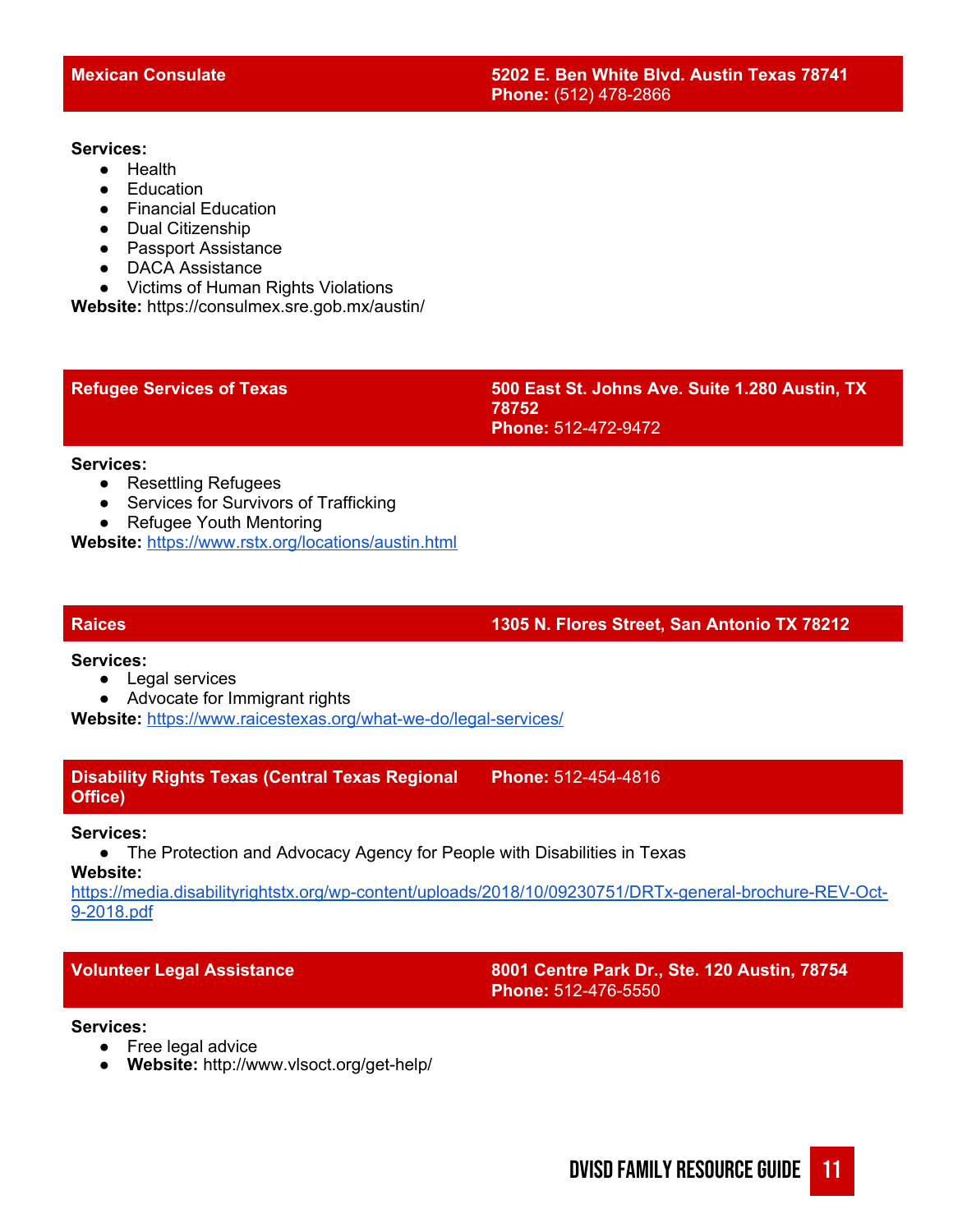# **Texas Advocacy Project Phone:** 512-375-HOPE

### **Services:**

- Free legal help
- Assistance With Emergency Protective Orders
- Virtual Legal Clinics
- Steps to Freedom
- Personal Safety Plans

**Website:** <https://www.texasadvocacyproject.org/>

### **Texas Law Help**

**Services:**

● Free Legal Information & Court Forms for Simple Civil Legal Problems **Website:** <https://texaslawhelp.org/other-helpful-organizations>

**Lawyer Referral Services P.O. Box 6852, Austin, TX 78762 Phone:** 512-472-8303

**Services:**

**● Free Legal Clinics and Additional Resources**

**● Support Programs**

**Website:** <https://austinlrs.com/>

# **Free Legal Aid**

**Services:**

● Pro Bono Legal Aid Assistance **Website:** <https://www.freelegalaid.com/>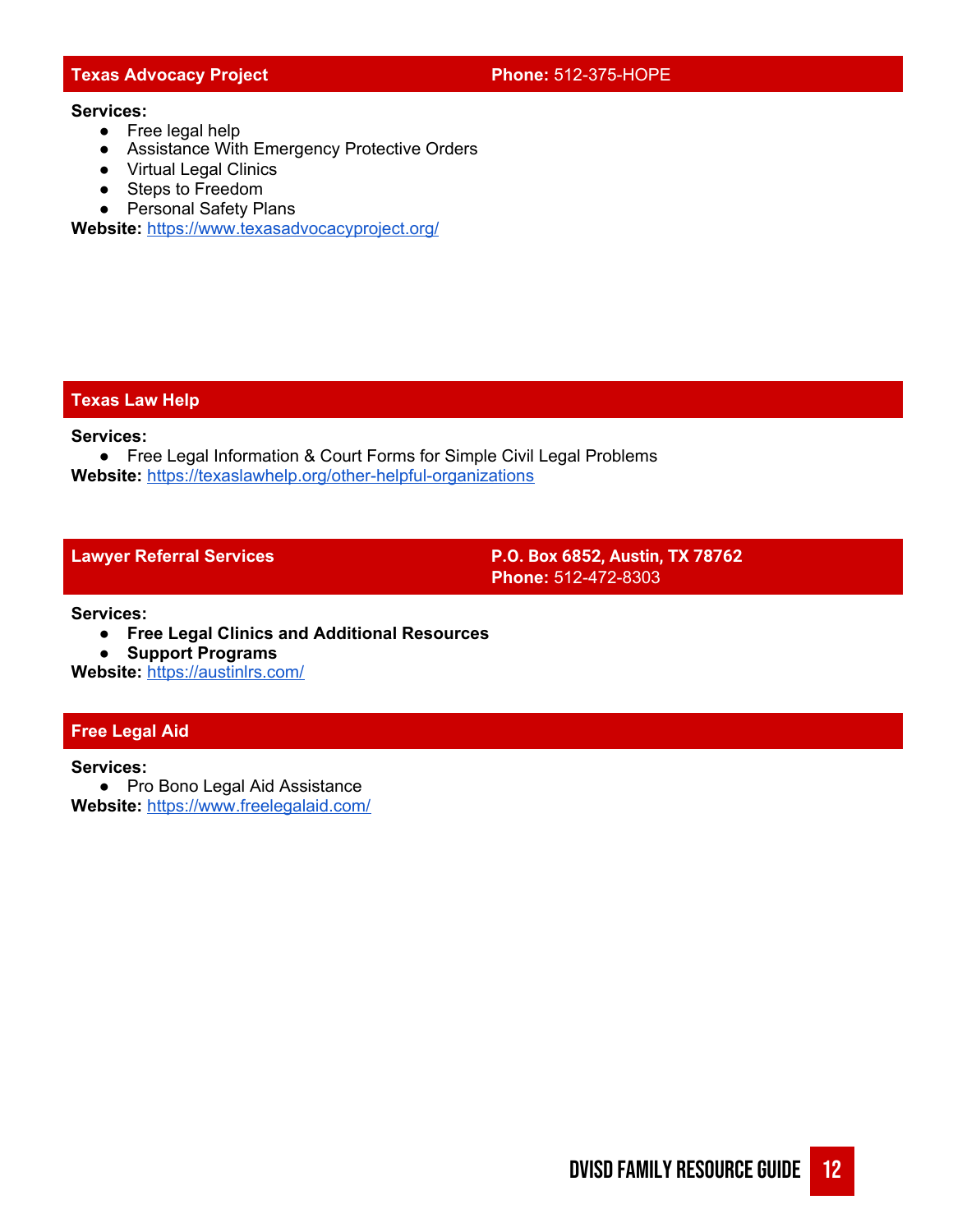**BEREAVEMENT SUPPORT** 

# **St. Albert the Great Catholic Church - Society of St. Vincent de Paul**

**12041 Bittern Hollow, Austin, TX 78758 Phone:** 512-836-0020

### **Services:**

- Emergency financial assistance for people within north Austin service area boundaries.
- Assistance with rent, utilities (gas, water, electric), funeral expenses, prescriptions, eyeglasses, and medical bills.
- May provide clothing vouchers and limited furniture vouchers, dependent on availability.
- All assistance is dependent on available funds.

**Website:** [https://www.saintalbert.org/](https://www.saintalbert.org/Provides)

**All Faiths Funeral Home 8507 N. IH35, Austin, TX 78753 Phone:** 512-339-8878

**Services:**

- Pre Arrangements
- Grief Support

**Website:** <https://www.allfaithsaustin.com/>

**Angel Funeral Home 1600 S. 1st St., Austin, TX 78704 Phone:** 512-441-9738

**Services:**

- Pre Arrangements
- **● Website:** www.angelfuneralhome.com

**Cook-Walden/Forest Oaks Funeral Home 6300 W. William Cannon, Austin, TX 78749**

**Phone:** 512-351-4052

**Services:**

**● Pre Arrangements**

**Website:** [www.dignitymemorial.com](http://www.dignitymemorial.com/)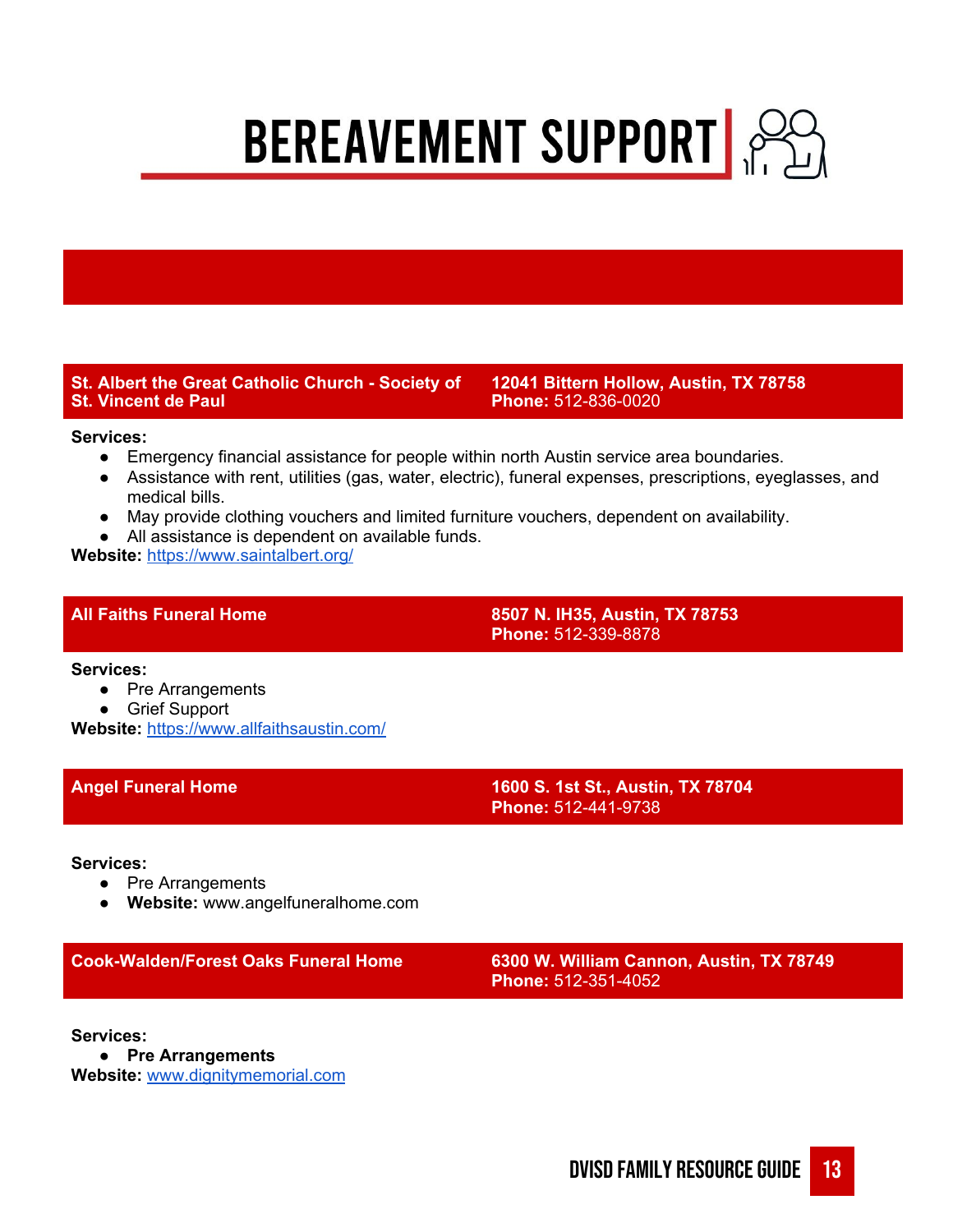### **Services:**

- Grief Resources
- Pre Planning
- Online Services

**Website:** https://missionmemorials.com/

# **Mission Funeral Home Serenity Chapel 6204 S. 1st St., Austin, 78745**

# **Phone:** 512-444-3355

### **Services:**

- Grief Resources
- Pre Planning
- Online Services

**Website:** https://missionmemorials.com/

| <b>Travis County Indigent Burial Assistance</b> | 100 N. IH 35 Suite 2000, Austin, Texas 78701 |
|-------------------------------------------------|----------------------------------------------|
| <b>Program</b>                                  | (Corner of E. Cesar Chavez & IH 35)          |
|                                                 | <b>Phone: 512-854-4120</b>                   |

**Website:** https://www.traviscountytx.gov/health-human-services/burial

- This program provides free assistance with burial arrangements for those who are unable to make financial arrangements using their own resources. Travis County requires that anyone requesting indigent burial assistance first contact a contracted funeral home of their choice and try to make financial arrangements using their own resources. A written referral from the funeral home including any documentation required by the county will need to accompany each applicant's request prior to meeting with Travis County burial staff.
- Please note, these funeral homes are on a monthly rotation list. Austin Peel and Son
- **· Cook Walden Funeral Home (N. Lamar)**
- · Fuller Sheffield
- · Harrell Funeral Home
- $\bullet$  · King Tears Mortuary
- · Weed-Corley-Fish (North)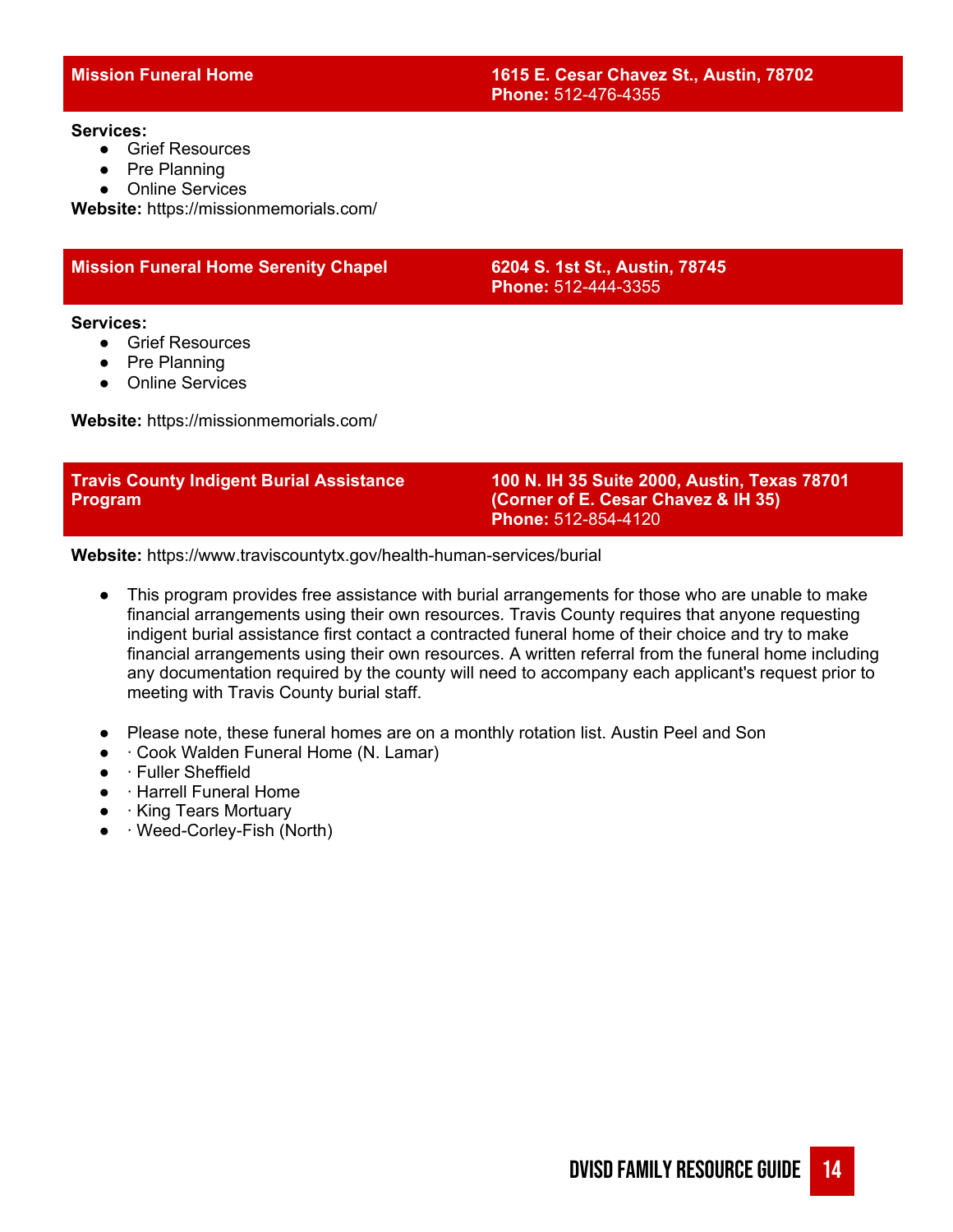# **MENTAL HEALTH RESOURCES**  $\frac{1}{22}$

**Agape Christian Ministries 11530 Manchaca Road Austin, TX 78745 or 1011 Gattis School Rd Round Rock, TX 78664 Phone:** 512-444-0664

### **Services:**

- Individual, family counseling.
- No fee, call ahead for an appointment. No Spanish speakers.

**Website:** <http://www.agape-cm.org/>

**Austin Child Guidance Center 810 W. 45TH Street Austin, TX 78751 Phone:** 512-451-2242

### **Services:**

- Comprehensive evaluation for children including: psychiatric & psychological services, neurological testing; counseling for physically and sexually abused children.
- Individual, group and family therapy parent education classes (fees apply), information and referrals.
- ●

Waiting list for some services.

- Children must be 17 yrs old or under.
- Medicaid, CHIP, Blue Cross, Blue Shield, Tri Care, United Healthcare and sliding scale fee accepted.
- Do not have to live and/or work in Travis County to access services.
- Check to see if there are Spanish counselors available when you call.

Hours of Operation:

Monday-Thursday 8:00 a.m. to 8:00 p.m.

Friday-8:00 a.m. to 6:00 p.m.

**Walk in therapy**: For children up to 17 years old and their family members are available. Hours: Fridays from 2-4pm. Sessions last 50 minutes. This is first come, first serve basis. Will try to service all families who walk in during available hours. Services are available on sliding scale basis.

**Website:** [www.austinchildguidance.org](http://www.austinchildguidance.org/)

**Austin Family Institute 4407 Bee Cave Rd. Bldg. 3, Suite 320 Austin, TX 78746 Phone:** 512-329-6611

### **Services:**

● Individual, marriage, couple and family counseling for children and adults.

Sliding scale fees. Call for intake and eligibility. Currently no Spanish counselors, but call to see what is available.

**Website:** [www.austinfamilyinstitute.org](http://www.austinfamilyinstitute.org/)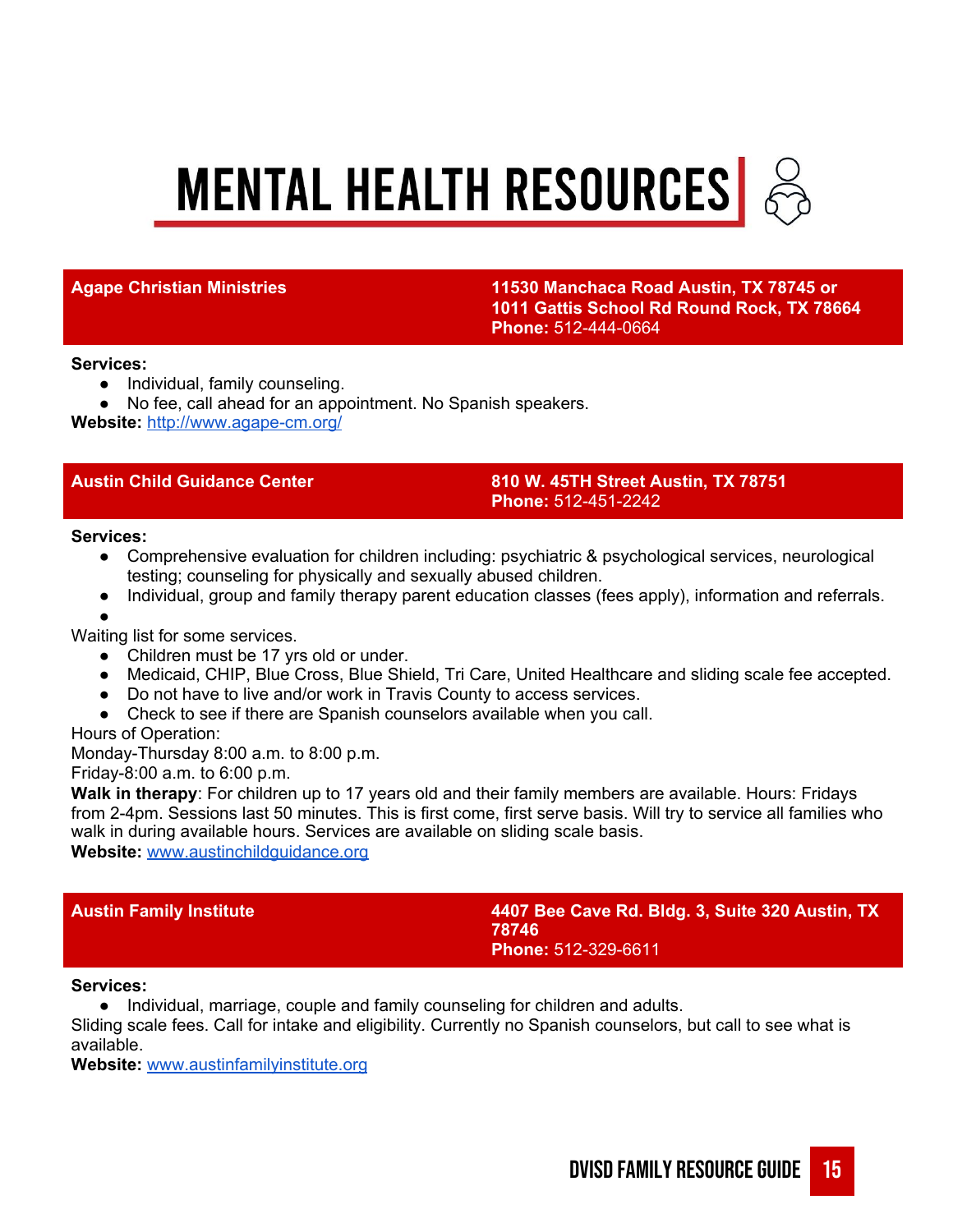### **Capital Area Counseling 2824 Real St. Ext 100 Austin, TX 78722 Phone:** 512-302-1000

### **Services:**

- Low cost, long term, no session limit therapy for adults, children, couples and families not in immediate crisis.
- Telephone scheduling
- Intake done face to face with an intake specialist.

**Fees:** Sliding scale. Telephone Intakes M-F 8:30 a.m. to 5:30 p.m. Leave message if after hours. Spanish counselors available.

**Website:** [www.cacaustin.org](http://www.cacaustin.org/)

## **Center for Child Protection 8509 FM 969 Bldg 2 Austin, TX 78724 Phone:** 512-472-1164

### **Services:**

- Crisis counseling for child victims referred by CPS or law enforcement.
- Help siblings and non-offending parents deal with sexual and physical abuse and the immediate crisis of the abuse and investigation.
- Other services offered are protective parenting and support groups, parenting education programs, emergency funds and case management services.
- Information and referral services also provided.

**Website:** [www.centerforchildprotection.org](http://www.centerforchildprotection.org/)

**Children's Services 105 W. Riverside Ste 120 Austin, TX 78704 Phone:** 512-804-3000

### **Services:**

- Mental health services for children ages 3 to 17 years old. Fees are sliding scale. Also accepts Medicaid and All CHIP.
- Must be an Austin or Travis County resident.
- Bilingual services.

For Appointments to begin services call (512) 472-HELP (4357)

**Hours:** Monday through Friday 8:00 a.m. to 5:00 p.m. Extended hours may be on Tuesday and Wednesday. Call for more information.

**Website:** [www.integralcare.org](http://www.integralcare.org/)

**Gang Hotline 715 E. 8TH St. Austin, TX 78701 Phone:** 512-974-8610

### **Services:**

● Peer counseling, information and referrals (in Spanish also).

Call for more program and fee information.

**Jewish Family Service 11940 Jollyville Rd. Ste 110-South Austin, TX 78759**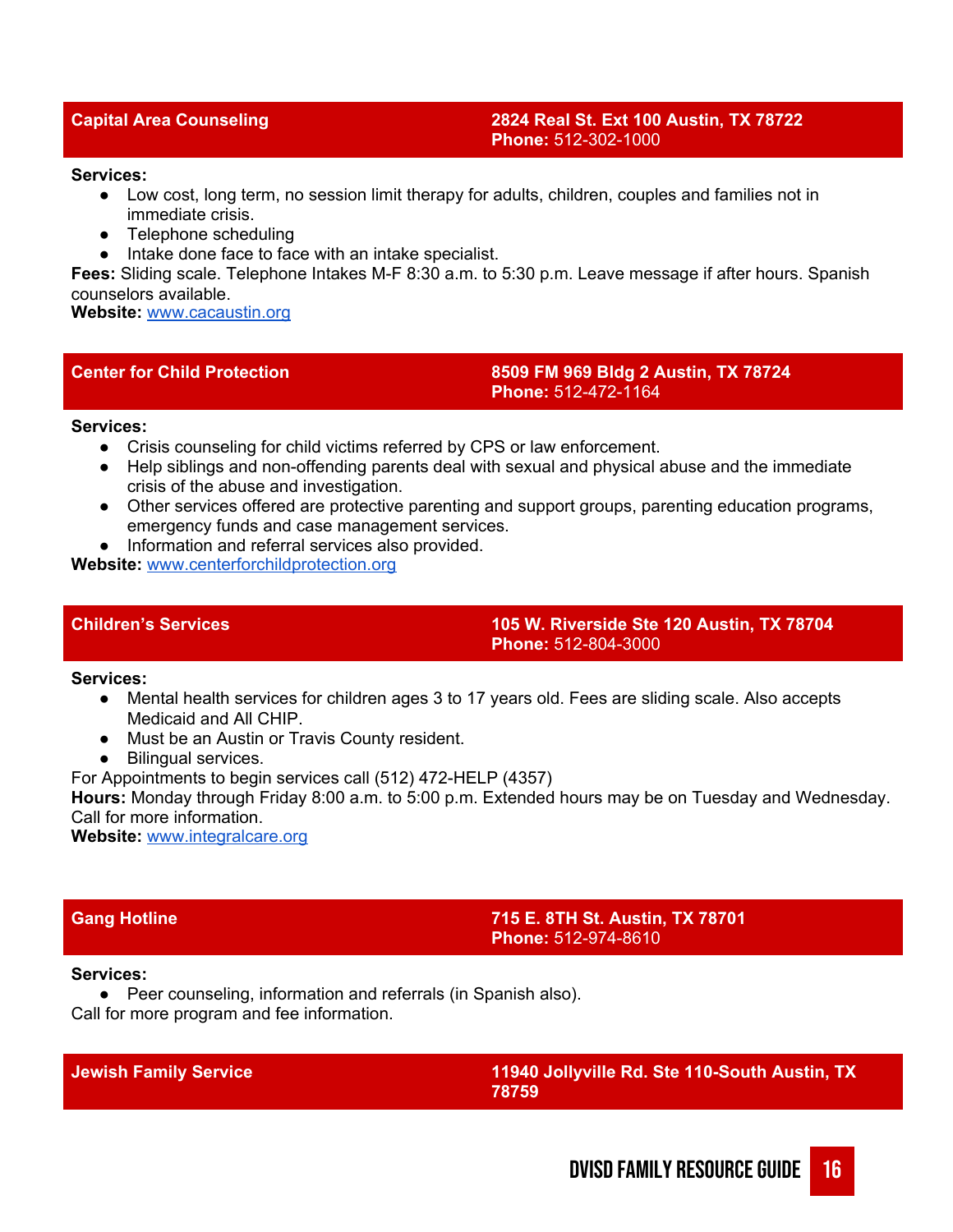### **Phone:** 512-250-1043

### **Services:**

- Jewish Family Service provides essential services and emergency financial assistance to help with food, housing, utilities and other necessities.
- Counseling

**Website:**Services:

**Integral Care 1165 Airport BLVD., Second Floor Austin TX Phone:** 512-472-HELP (4357)

**School Based Services:** Support adults and children living with mental illness, substance use disorder and intellectual and developmental disabilities in Travis County.

24-hour helpline for anyone who needs immediate support, ongoing counseling to improve mental health, drug and alcohol treatment to help with recovery, and housing to regain health and independence.

**Hours:** M-F 8 AM-10 PM Sat, Sun, and Holidays 10 AM-8 PM Walk-Ins Accepted **Website:** [www.integralcare.org](http://www.integralcare.org/)

# **Lifeworks 3700 S. 1st St Austin, TX 78704 Main switchboard:** 512-735-2400

### **Locations:**

835 N. Pleasant Valley 78702 (East Office) Phone: 512-735-2100, 8913 Collinfield Dr. 78758 (North Office) Phone: 512-324-6870,

3700 S. 1st. St 78704 512-735-2400

Family Violence Intervention (Resolution Counseling) Phone: 512-735-2100 **Services**:

- Comprehensive social services agency providing youth, adult and family counseling, family violence intervention.
- Life skills, parenting education components, extensive teen and teen parenting programs.
- Health, nutrition, housing and educational support available.
- Street outreach for homeless and at-risk youth and families.
- Call the main switchboard for referral to the location nearest you (locations and phone numbers listed above).
- Self-paced GED preparation class at south location.
- Comprehensive adult basic education and literacy assistance for persons 17 and older who read at or below eighth grade level.
- Free ESL and literacy classes available.
- Emergency Youth Shelter provides temporary shelter for homeless, runaway, and abuse youth, and their children. Includes food, clothing, counseling, medical care and case management. Staff will contact the youth's parents or CPS for consent for youth to stay in shelter. Children ages 10-17 if there are rooms available.
- Family Violence Intervention (Resolution Counseling) is dedicated to creating a safer community by ending domestic violence and advocating for relationships based on equality and respect. Resolution Counseling offers psycho-educational groups for adults accused of engaging in violent behavior (male and female) towards their partner. Group goals include taking responsibility for violence and abusive behavior, understanding the dynamics of power and control, learning adaptive communication and conflict resolution skills, and managing emotions in non-aggressive ways.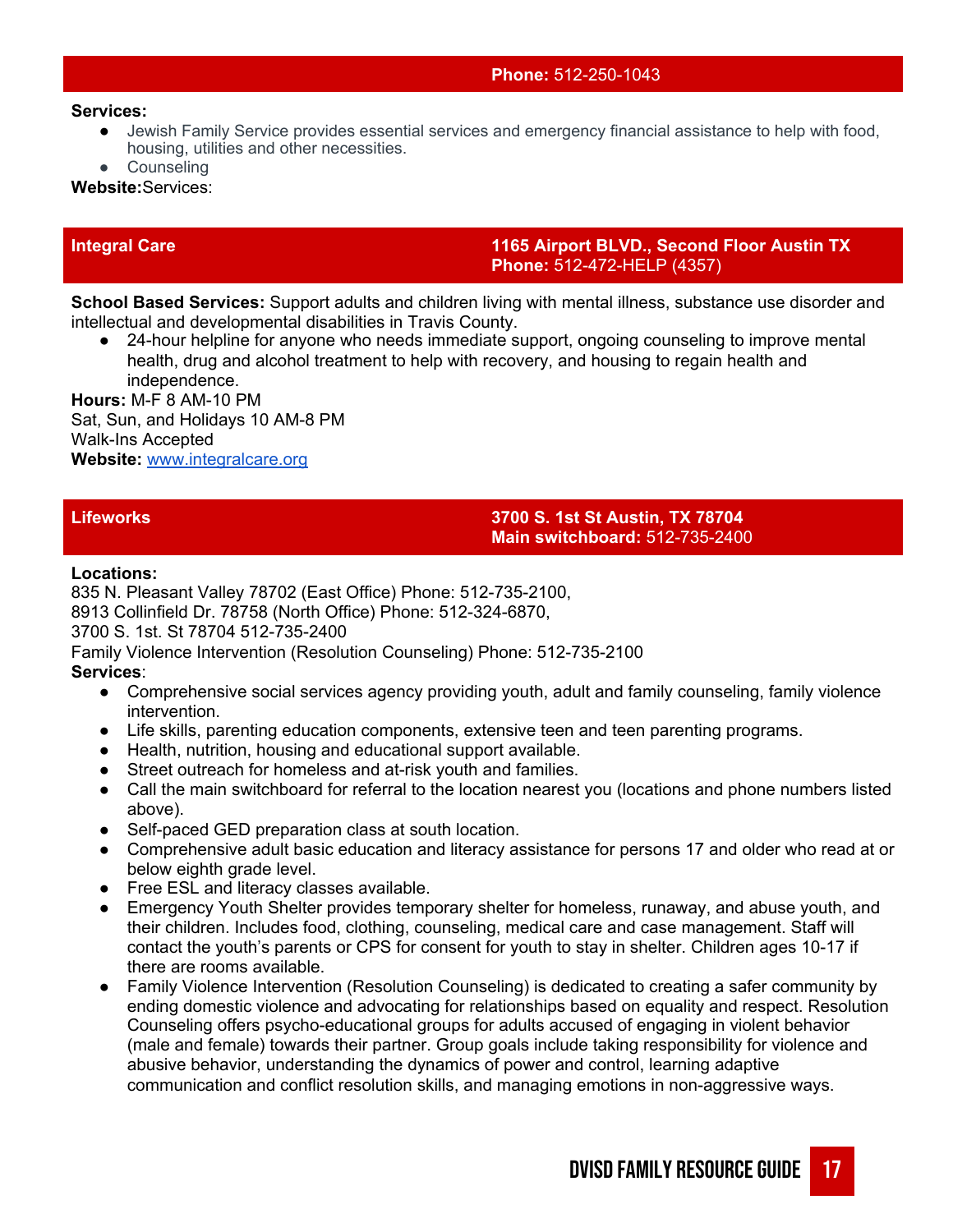Some services are at no cost. Some services are fee based and required proof of income. There is a sliding scale available.

For more information on any of the programs, please call 735-2100 and ask for intake. **Website:** [www.lifeworksaustin.org](http://www.lifeworksaustin.org/)

## **Lutheran Social Services 8305 Cross Park Drive Austin, TX 78754 Phone:** 512-459-1000

### **Services:**

- Counseling for unplanned pregnancy, adoption, counseling, foster care residential treatment centers.
- Services for the elderly available.
- LSS has different types of retirement building apartments for elderly with different levels of ability (from those who want to find an apartment) and persons suffering from Alzheimer's.
- Care Connect Program-helps seniors to stay in their homes. Also, provides residential treatment for children of all ages that are through foster care or adoption.

Most services are covered by insurance, Medicare and Medicaid. Call for more information. **Website:** www.lsss.org

## **Marywood 1625 Rutherford Lane Austin, TX 78754 Phone:** 1-800-851-5433 or 512-472-9251

### **Services:**

- Help for pregnant women of all ages and circumstances.
- Maternity care, therapy support, educational counseling for mothers, adoption and placement.
- Post-adoption services and family counseling.
- Bilingual caseworker available.
- Financial and material services available for ongoing clients only

**Website:** [www.marywood.org](http://www.marywood.org/)

**Mental Health America of Texas 1210 San Antonio, Ste. 200 Austin, TX 78701 Phone:** 512-454-3706

### **Services:**

● Education and advocacy through the legislature for mental health. **Website:** www.mhatexas.org

# **NAMI-Austin (National Alliance for the Mentally Ill)**

**Phone:** 512-420-9810 or 512-693-2000 **Email:** info@namiaustin.org

### **Services:**

- Information and referrals, support groups for those affected by mental illness.
- Bilingual information available.

**Website:** www.namiaustin.org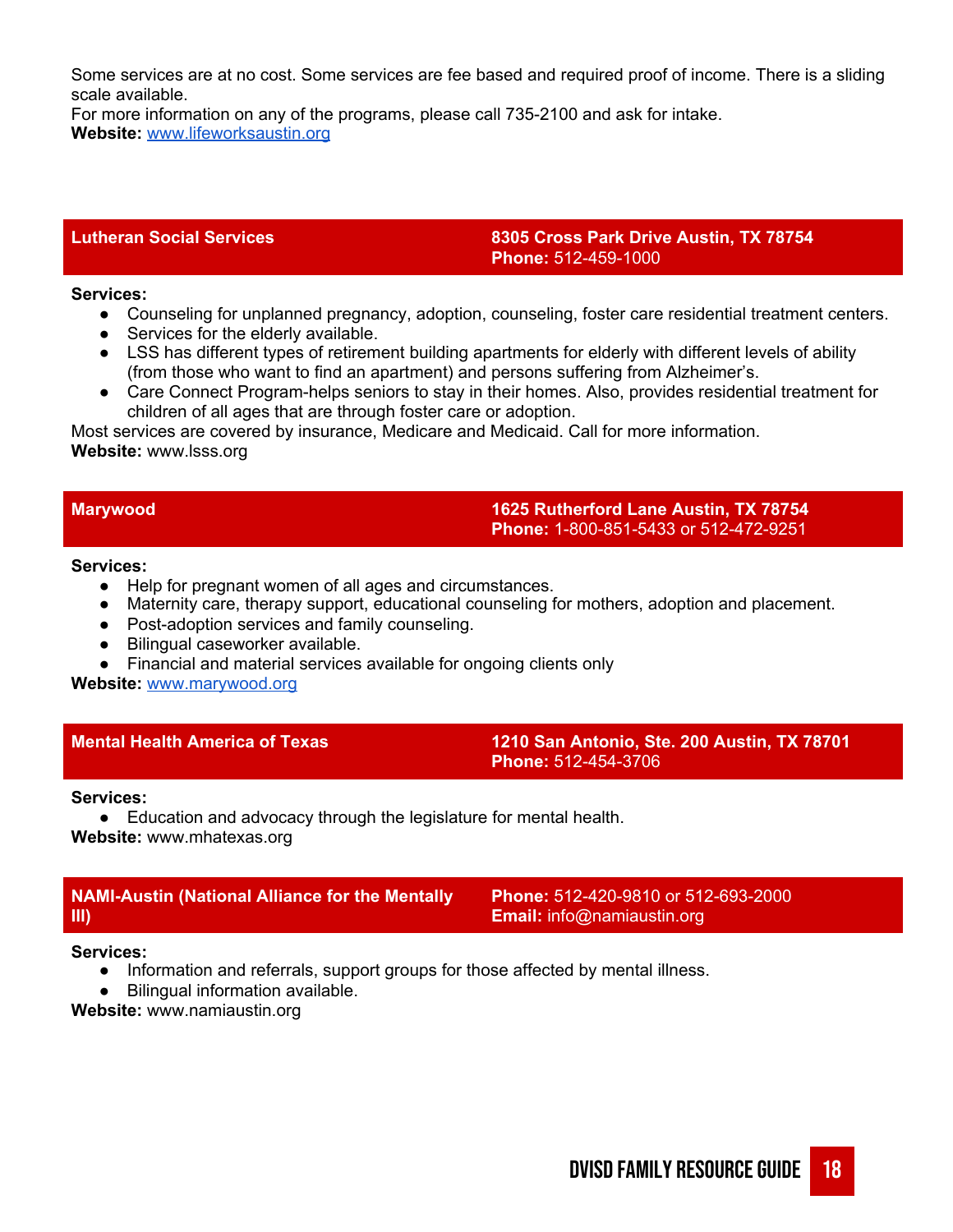# **My Healing Place 8401 Shoal Creek Blvd Austin, TX 78757 Phone:** 512-472-7878

### **Services:**

- Focus on grief and trauma with the mission to assist children and adults as they move from loss to a full life through therapy, support, education, training and consultation. My Healing Place provides services to individuals and families who have experienced grief or trauma due to the death of a loved one from illness, accident, suicide, or violence; along with those who have experienced loss due to divorce or separation. Our agency strives to help anyone in need, and offers a sliding fee scale of payment.
- *Grief & Loss Support Groups* First and Third Monday, First and Third Tuesday or on the Second and Fourth Tuesday of the month as well as one day-time support group for general adult death loss on Second and Fourth Thursdays. Childcare is available for children under the age of five upon pre-scheduled request. If you are interested in joining a group, you must first arrange for an orientation/intake appointment prior to attending the first group meeting. The only charge to participate is a one-time fee on a sliding scale for the aforementioned intake appointment. Evening support groups two times monthly, on either the First and Third Tuesday or on the Second and Fourth Tuesday of the month. Childcare is available for children under the age of five. The only charge to participate is a one-time \$35 registration fee. If you are interested in joining a group, you must first arrange for an orientation/intake appointment prior to attending the first group meeting.
- *Individual, Family & Couples Therapy* Offers individual, couples, and family therapy. Therapists have training specific to trauma, grief, and loss in children and adults.
- *Retreats, Training, Workshops & Consultation* Working with persons who are grieving or traumatized. Each event is tailored to the needs of the community/agency to be served. For more information or to schedule an appointment please call at 512-472-7878 Monday through Friday, 9:00 a.m.-5:00 p.m. to set up an intake appointment.

**New Life Institute 607 Rathervue Place Austin, TX 78705 Phone:** 512-469-9447 **Email:** *newlifetexas@sbcglobal.net*

### **Services:**

- Individual, family, relationship and marriage counseling.
- Grief and bereavement counseling for those dealing with loss.
- Counseling for overcoming anxiety and depression.
- Psychological testing.
- Spiritual direction.
- Guidance for adults, children and teens.

Some insurance accepted. Limited Income-Base Fee Schedule. The process starts with a brief telephone screening at the main number. The Manager's Office is open to do this screening from 9:00am-1:00pm Monday thru Friday. Appointments with a Therapist will be set at a time that is convenient for both client and Therapist.

**Website:** www.newlifetexas.org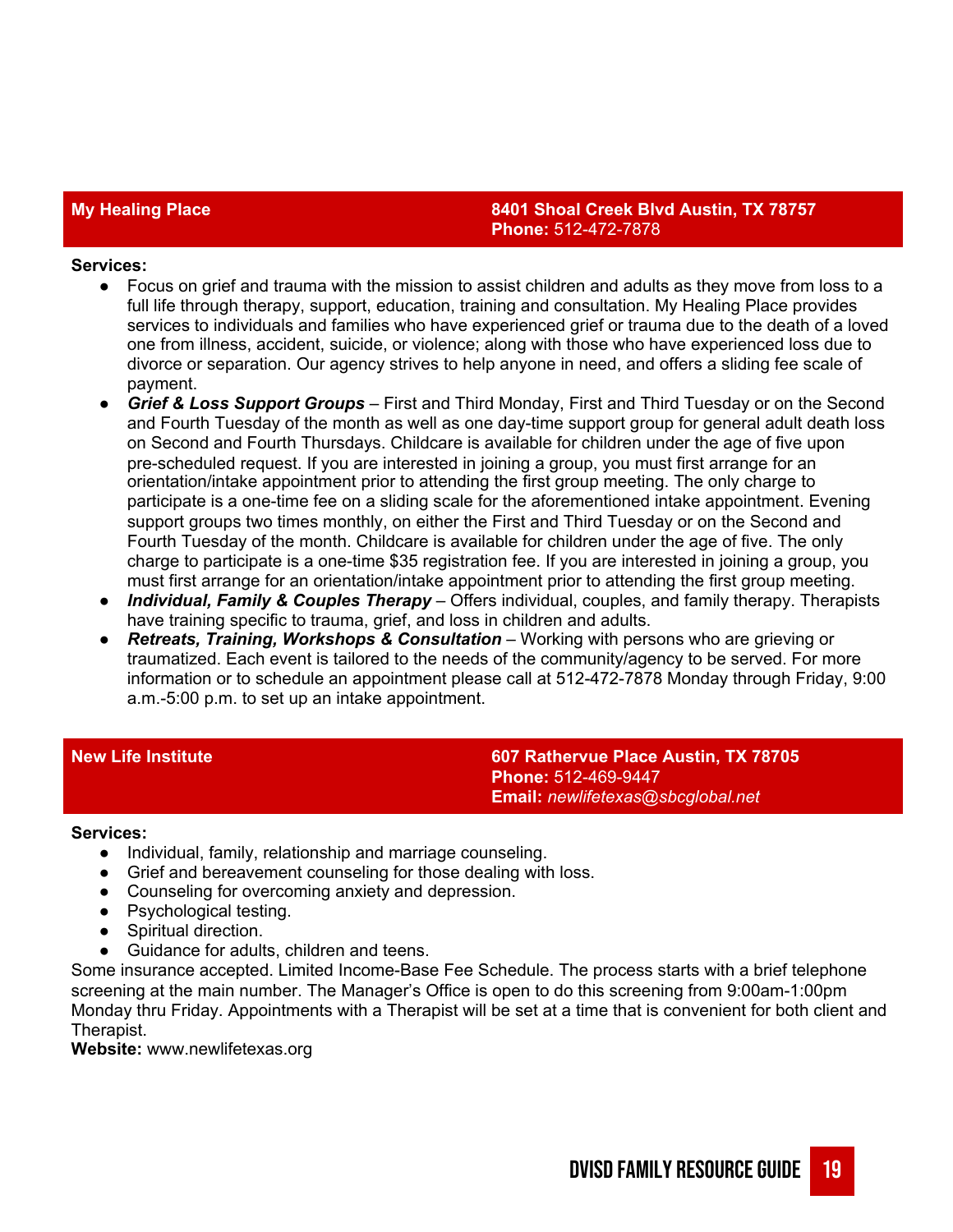# **WORKFORCE RESOURCES**



**Workforce Solutions 6505 Burleson Road, Goodwill Bldg 78744 Phone:** 512-381-4200

### **Services:**

● Job seeking assistance **Website:** http://www.wfscapitalarea.com/

### **Work in Texas**

### **Services:**

● Workforce connections **Website:** http://www.workintexas.com/

**Texas Workforce Commission 101 E 15th St, Rm 370 Austin, TX. 78778 Phone:** 800-939-7634

### **Services:**

- Adult Education & Literacy
- Apprenticeship Program Overview
- Child Care & Early Learning Service Program Overview
- Employment Services
- Senior Community Service Employment Program
- **Website:** https://www.twc.state.tx.us/jobseekers/unemployment-benefits-services

## **Hired Texas**

### **Services:**

**●** Austin Unemployment Resources

**Website:** https://hiredtexas.org/austin-resources/

**Workers Defense Project 5604 Manor Road, Austin, Tx. 78723 Phone:** 512-289-7634

### **Services:**

- Employment and Legal Services helps low-wage workers directly address serious workplace problems through legal services and direct action.
- Financial assistance available for loss wages due to Covid 19.

**Website:** https://www.workersdefense.org/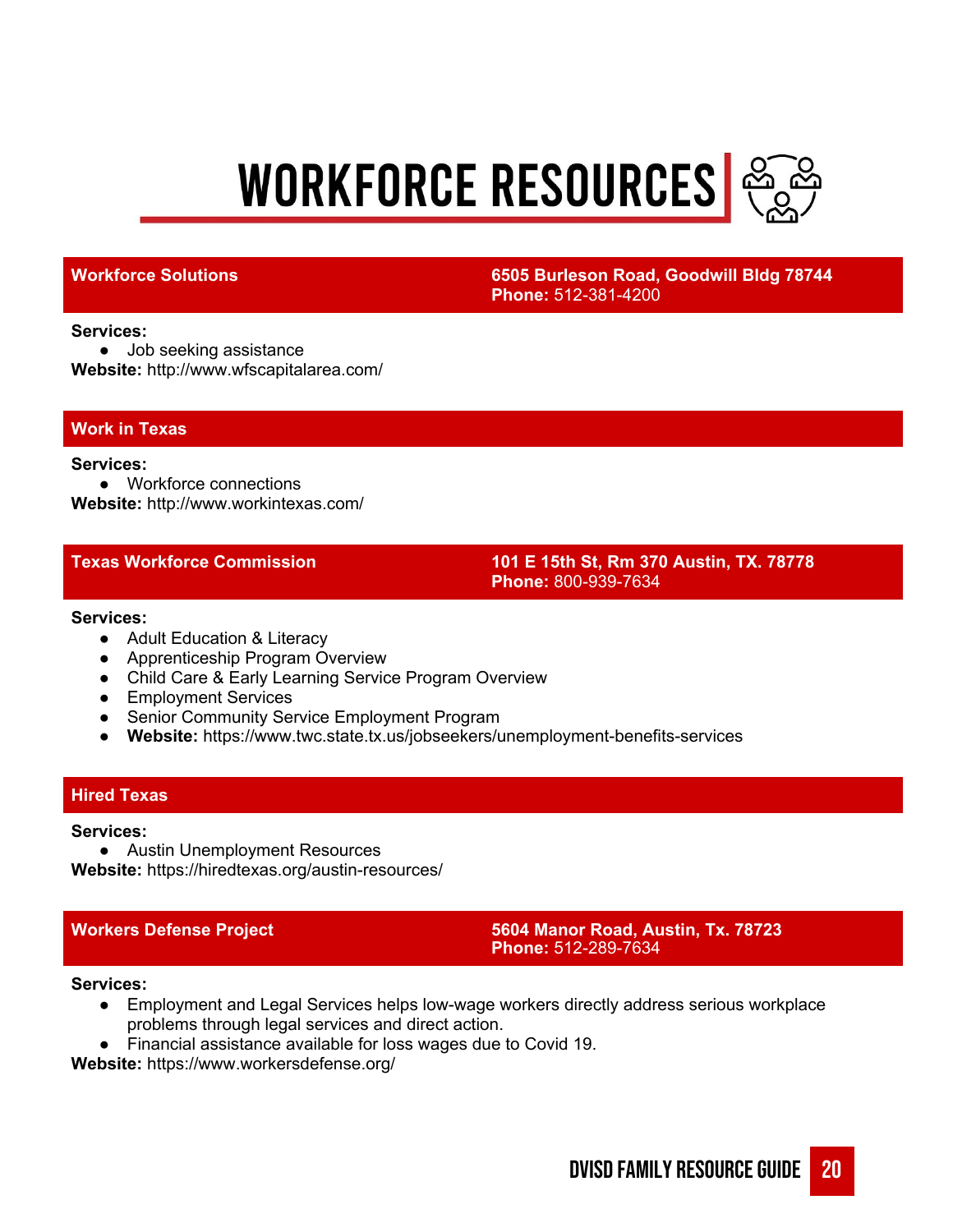### **Services:**

● Education and Job Training Center **Website:** https://www.goodwillcentraltexas.org/education-job-training

**Dress for Success 701 Tillery Street, Suite A-5, Austin, Tx. 78702 Phone:** 512-389-3723

### **Services:**

- Career coaching
- Image coaching

**Website:** https://austin.dressforsuccess.org/contact/

## **Unemployment Benefits Handbook**

**Services:**

● Brief online guide describing unemployment benefits and eligibility

# **Website:**

https://texashistory.unt.edu/ark:/67531/metapth654320/?q=EMPLOYMENT%20BENEFITS%20MANUALAA

# **ACC Austin Community College 20 Central Texas Locations**

**Phone:** 512-223-7000

### **Services:**

- Adult Learning Programs
- Career Pathways
- Certificate Programs

### **Website:**

[https://www.austincc.edu/academic-and-career-programs/adult-education/career-pathways/certificate-progra](https://www.austincc.edu/academic-and-career-programs/adult-education/career-pathways/certificate-programs) [ms](https://www.austincc.edu/academic-and-career-programs/adult-education/career-pathways/certificate-programs)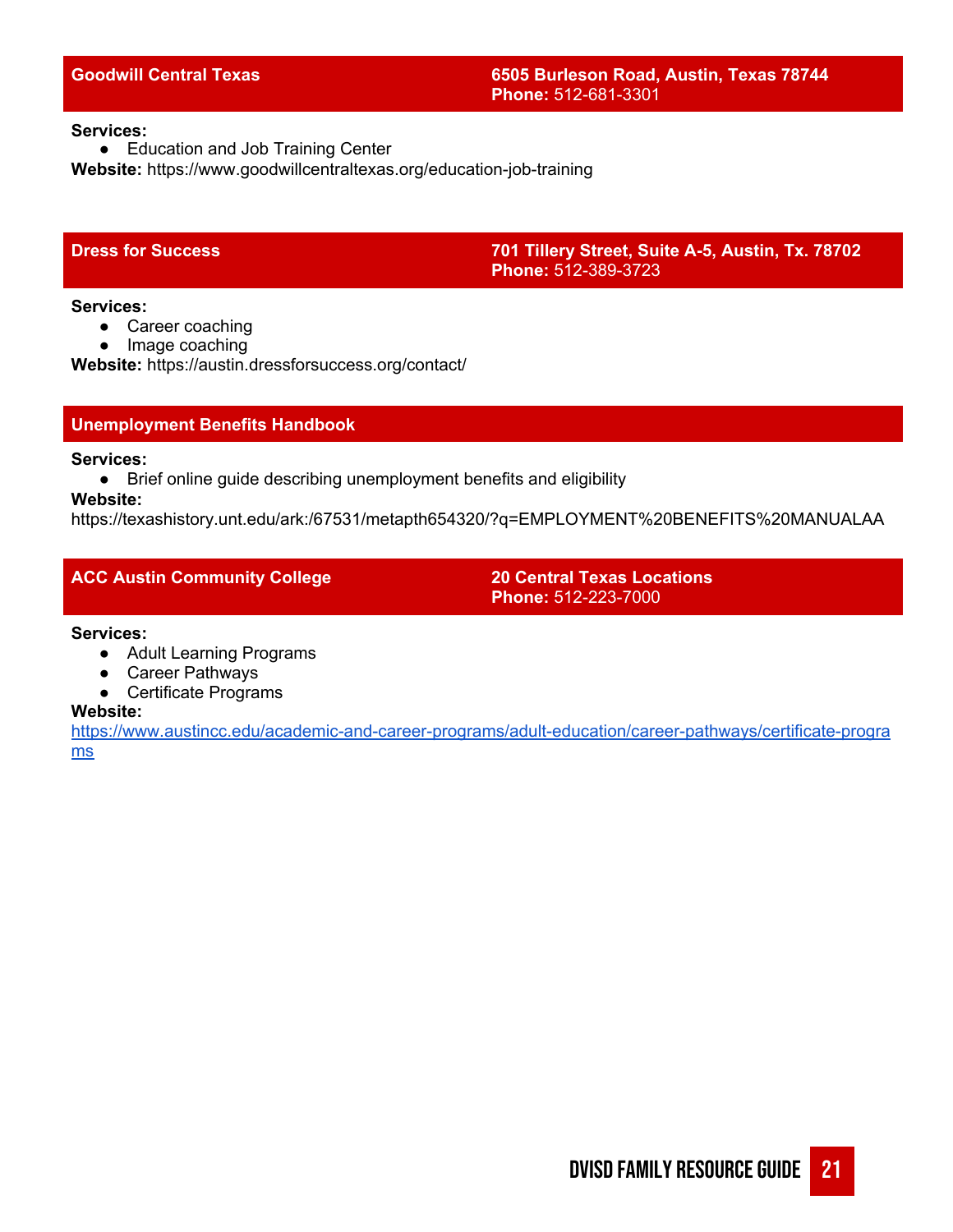# ADULT EDUCATION EQ

**Austin Digital Literacy Classes 2209 Rosewood Ave. Austin, Texas 78702 Phone:** 512-236-8225

**Services:**

● Literacy Classes **Website:** https://austinfree.net/classes/

**Capital Idea 835 N. Pleasant Valley Rd. Austin, TX 78702 Phone:** 512-223-7000

**Services:**

● Free Career Programs **Website:** https://www.capitalidea.org/career-expressway/

**Manos de Cristo 4911 Harmon Ave. Austin, TX 78751 Phone:** 512-477-7454

**Services:**

● Adult Education Classes **Website:** http://manosdecristo.org/

**Foundation Communities 4320 S. Congress Ave. Austin, Tx. 78745 Phone:** 512-610-4020

### **Services:**

● Free ESL Classes **Website:** https://foundcom.org/education/esl/

**IACT Interfaith Austin 2921 E 17th St., Building D, Suite 3, Austin, TX 78702 Phone:** 512-916-0100

### **Services:**

● ESL Classes for Refugees

**Website:** http://interfaithtexas.org/iact-for-refugees-2/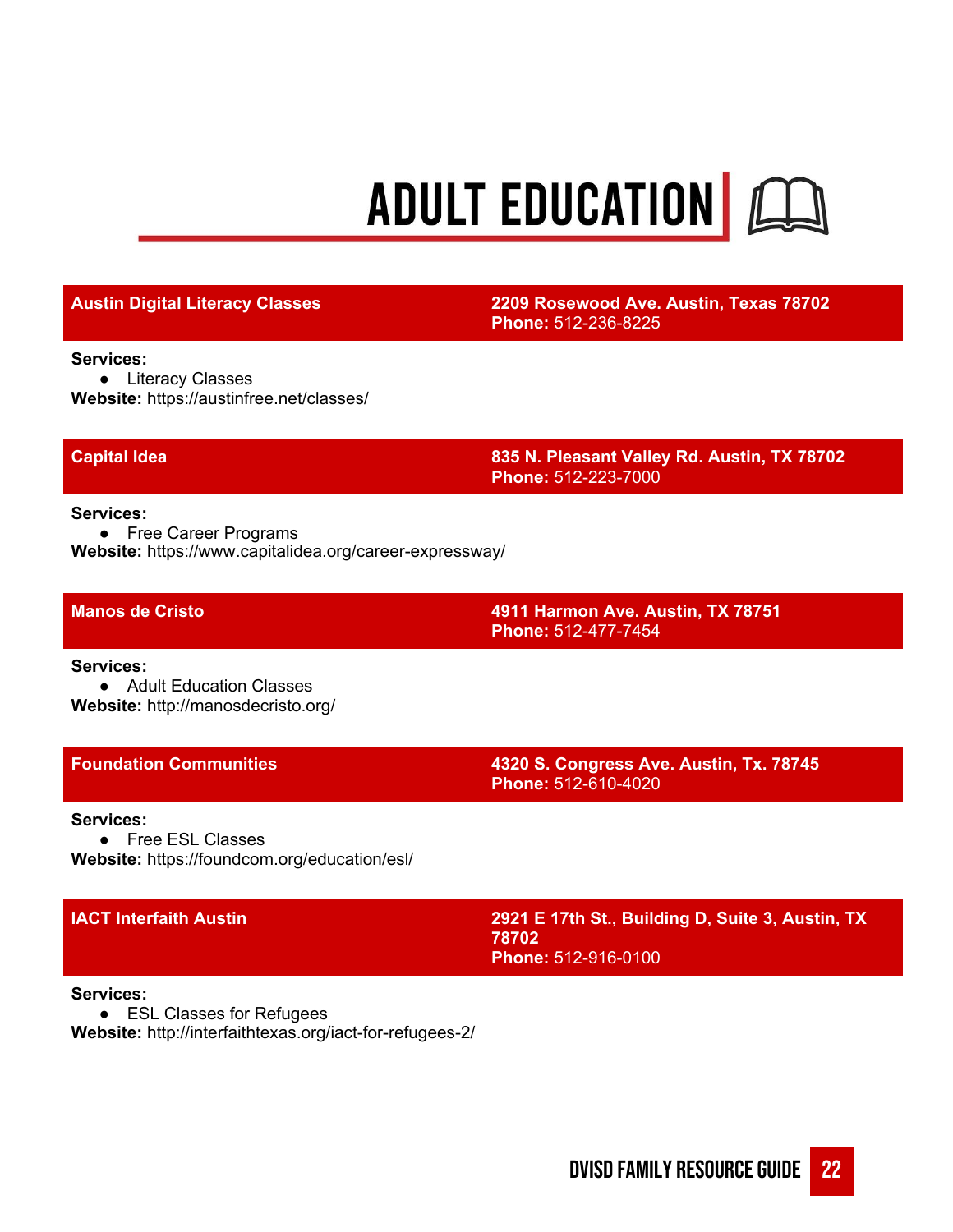# **SEED 5409 Ponciana Drive Austin, TX 78744 Phone:** 512-916-0100

### **Services:**

● Adult Education Classes **Website:** <https://www.theseedaustin.org/new-our-work>

**Literacy Coalition of Central Texas 5409 Ponciana Drive Austin, TX 78744 Phone:** 512-326-8655

### **Services:**

● Literacy Classes

**Website:** https://willread.org/findclasses/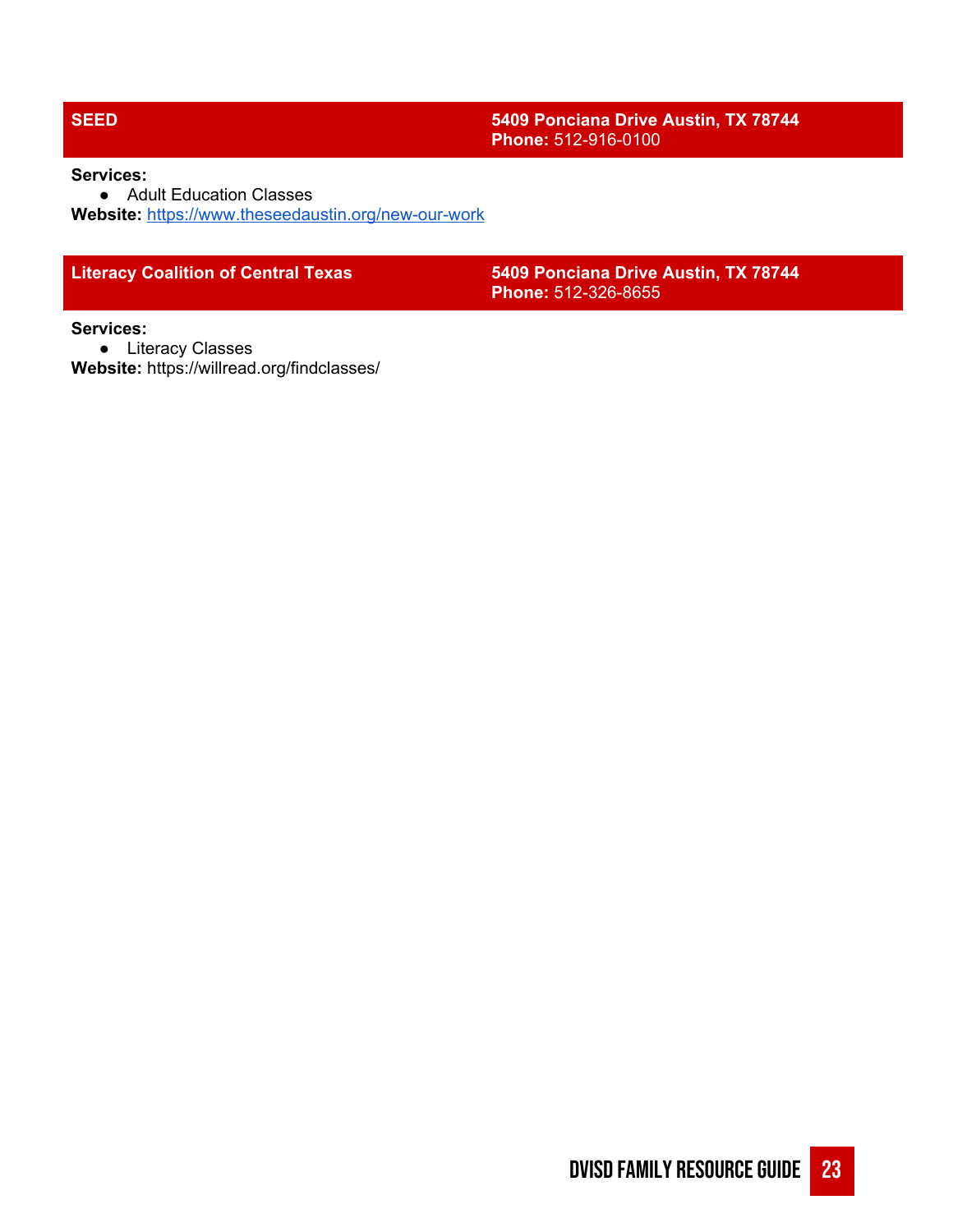# **WELLNESS RESOURCES**



# **Del Valle Wellness Center 5301 Ross Rd. Del Valle, Texas 78617 Phone:** 512-386-3335

### **Services:**

- Newborn and Infant Care
- Pediatrics
- Immunizations
- Well Woman Exams
- Well Child Exams
- Annual Health Physicals
- Sports Physicals
- Telemedicine
- Chronic Disease Management
- Sick Visits
- Family Planning
- Minor Procedures
- Sexual Health and Wellness
- LGBTQ+ care including PrEP therapy
- Laboratory Services.

The wellness center does not offer COVID-19 testing but can assist patients to find a location to be tested. **Hours:** 8AM-5PM Monday-Saturday, Walk InImmunization Clinic 8-9 am

# **Dell Children's Health Express Mobile Clinic 4900 Mueller Blvd. Austin, Texas 78723**

**Phone:** 512-324-0060

### **Services:**

- Well Child Exams
- Minor Illness
- Mental Health
- Orthopedics
- Children's Blood & Cancer Center
- Emergencies & Trauma Care
- Neurosciences
- Pediatric & Congenital Heart Disease

**Website:** <https://www.dellchildrens.net/services-and-programs/insurance-options/childrens-health-express/>

# **Central Health Medical Access Program Phone:** 512-978-8000

The Medical Access Program (MAP) and MAP BASIC are local programs provided by Central Health that covers medical care for qualifying Travis County residents. MAP helps people get the health care they need. **Services:**

- Apply for the MAP (Medical Access Program)
- Other Health Assistance Programs & Information

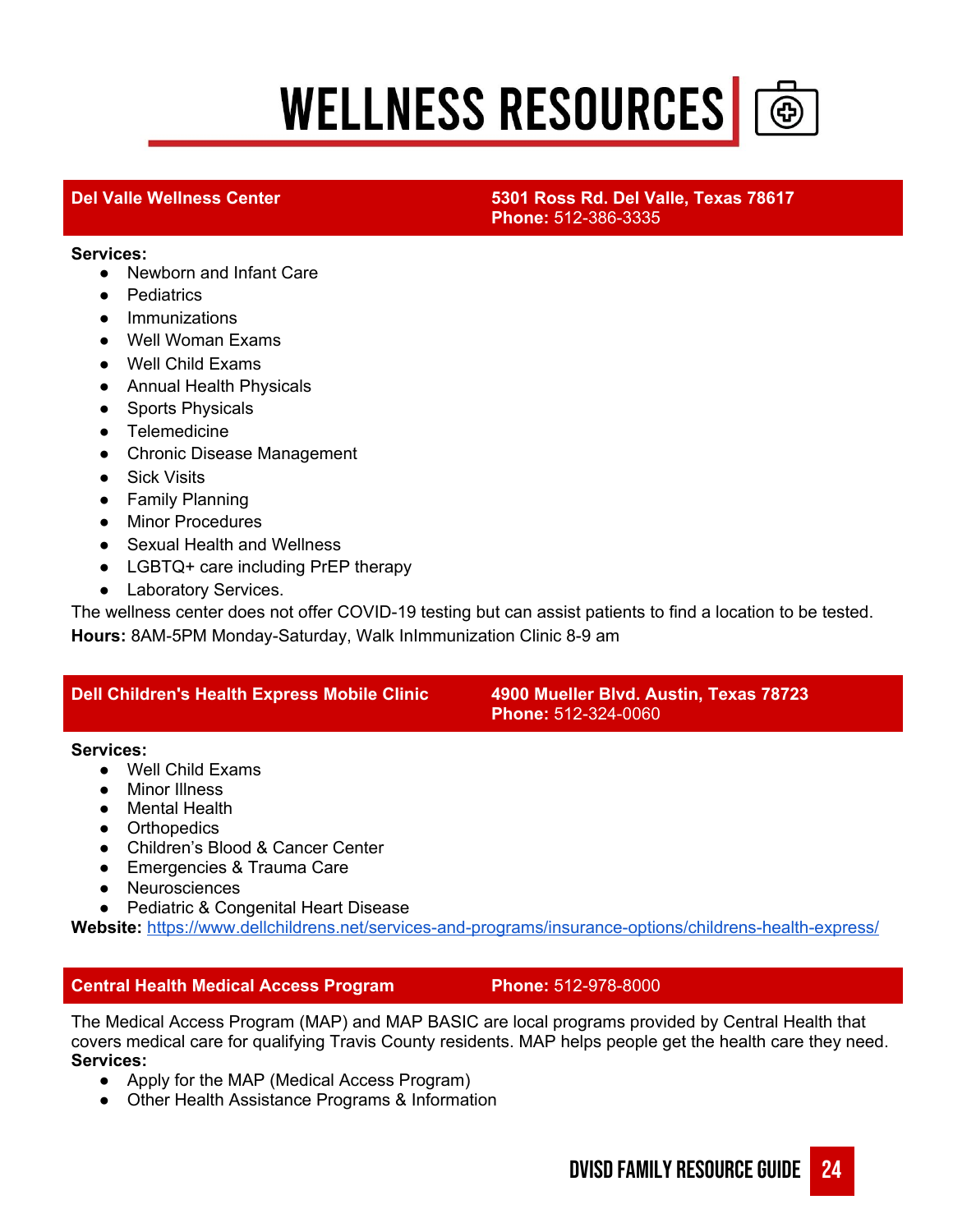- Enroll ATX
- Sendero Health Plans
- Community Care (External Link)

**Website:** https://www.centralhealth.net/map/

# **El Buen Samaritano Phone:** 512-439-8900

- **Services:** ● Health Education Family literacy
	- Adult education
	- Youth Services
	- School Readiness
	- Family Planning
	- Community Garden
	- Pantry Services
	- Community Health Worker

**Website:** <https://elbuen.org/clinical-care/primary-care/>

**Project Access 6400 E. U.S. Hwy 290 Suite 202 Austin, Texas 78723 Phone:** 512-206-1164

### **Services:**

● Medically Indigent Patient Assistance **Website:** <http://projectaccessaustin.org/enrollment/>

# **Affordable Care Health Clinic Multiple locations**

### **Services:**

- Free & Income Based Clinics In Austin, Texas
- 30 Locations in Austin, Texas

**Website:** https://www.freeclinics.com/cit/tx-austin

# **Manos de Cristo 4911 Harmon Ave. Austin, TX 78751 Phone:** 512-477-2319 (appointments or information)

### **Services:**

● Dental Clinic

DVISD FAMILY RESOURCE GUIDE 25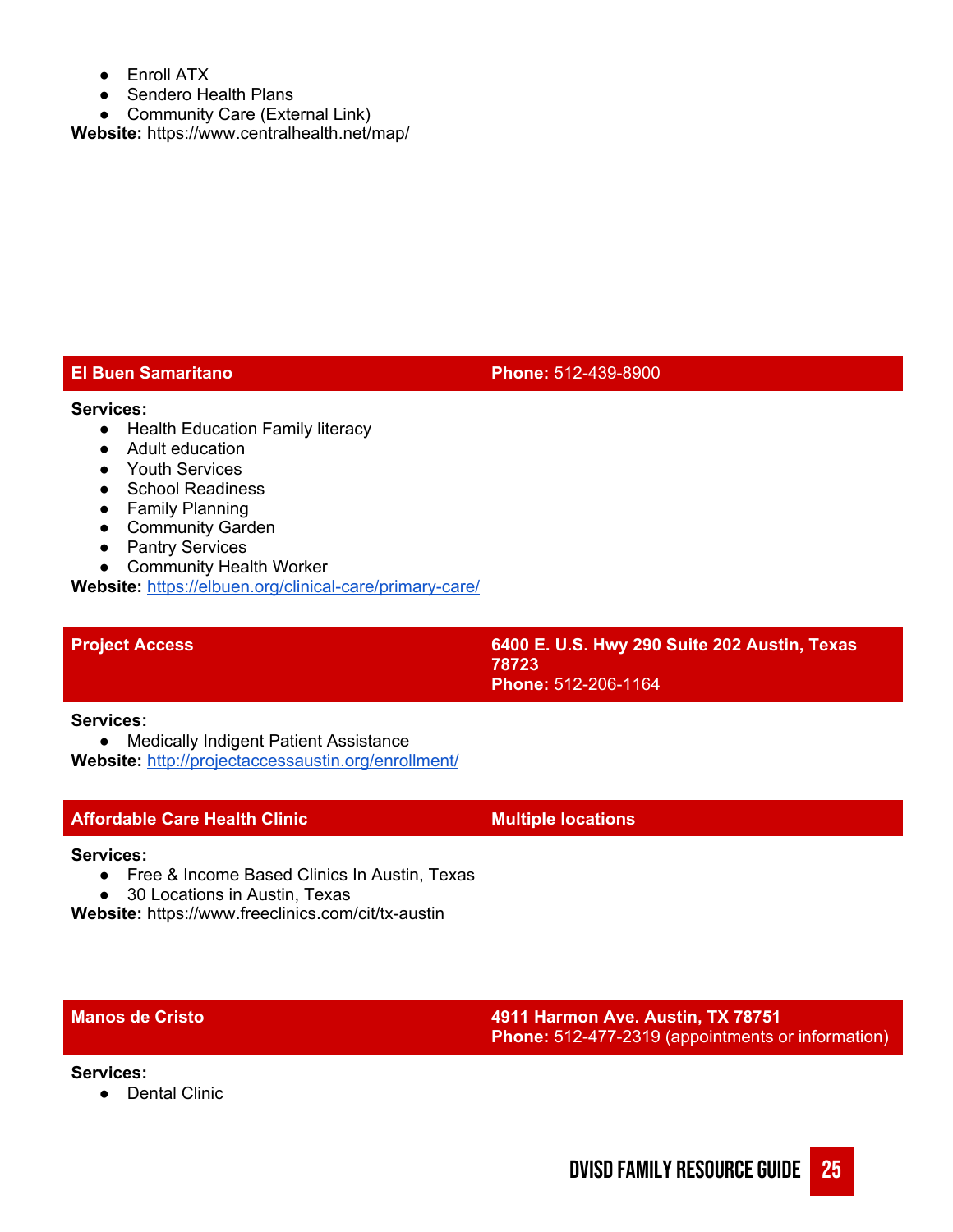### **Hours:**

- Monday Friday: 7:00 a.m. to 7:00 p.m. Emergency walk-ins from 7:00 a.m. to 11:00 a.m.
- Saturday: 8:00 a.m. to 2:00 p.m. Emergency walk-ins from 8:00 a.m. to 11:00 a.m.
- Closed Sundays

**Website:** http://manosdecristo.org/need-our-help/dental-clinic/

| <b>St. David's Foundation Dental Program</b> | 1303 San Antonio Street, Suite 500 Austin, TX<br>78701<br><b>Phone: 512-879-6600</b> |
|----------------------------------------------|--------------------------------------------------------------------------------------|
|                                              |                                                                                      |

### **Services:**

● School Based Dental Program for Primary Grades

● Free Dental Screenings, Sealants and acute care to students

**Website:** https://stdavidsfoundation.org/our-programs/dental-program/

| <b>Community Care Dental Clinics</b> | <b>Ben White Blvd., North Central and South \</b> |  |
|--------------------------------------|---------------------------------------------------|--|
|                                      | <b>NPhone:</b> 512-978-9015 \                     |  |

### **Services:**

- Dental Services for MAP (Medical Assistance Program) Card Holders
- Dental Exams, Teeth Cleaning, Fillings, Extractions, Dentures, Implants, Crowns, or Bridges

**Website:** https://communitycaretx.org/locations/

**Hope Dental Clinic 8101 Cameron Rd., Austin, Texas 78754 Phone:** 512-766-9979

# **Services:**

Limited restorative and preventive dental services, such as,

- Filling cavities
- Pulling teeth
- Cleaning
- No cosmetic work

**Website:** http://www.getupproject.org/for-patients/4585416928

# **People's Community Clinic 1101 Camino La Costa, Austin, Tx. 78752 Phone:** 512-478-4939

The clinic is a unique and tested model for medical care, a true safety net for the area's uninsured and medically underserved. People's Community Clinic offers a great variety of health and wellness services, ranging from prenatal through eldercare.

# **Services:**

- Pregnancy & Parent Resources
- Pediatrics
- Immunization Program
- Pharmacy Services
- Laboratory Services
- Partner Site Clinics
- Diabetes Information & Resources
- Integrated Behavioral Health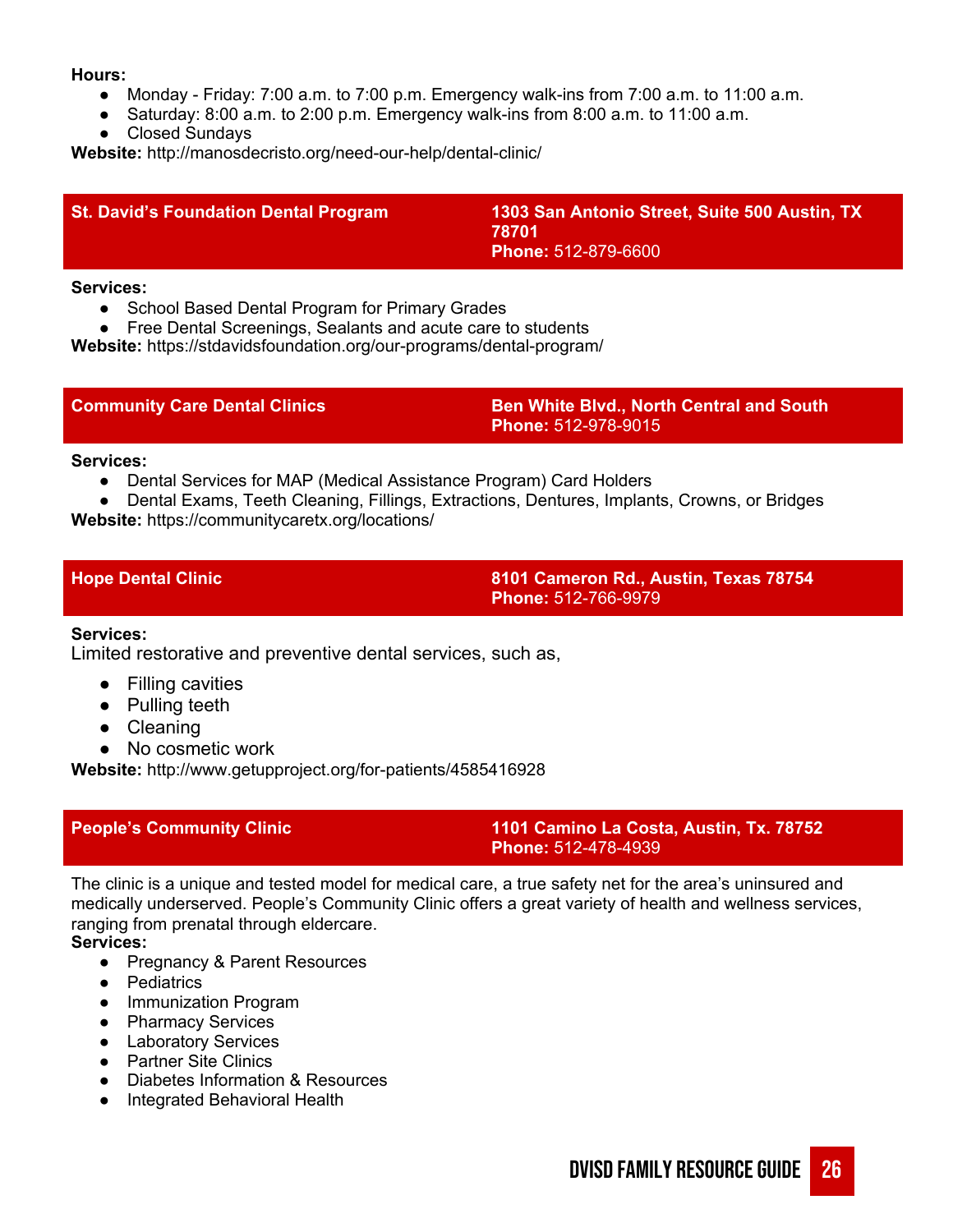- **Nutrition Education**
- Gynecology
- Health Education Department

**Website:** https://www.austinpcc.org/

# **People's Center for Women's Health 2909 North IH-35, Austin, Texas 78722 Phone:** 512-478-4939

**Services:**

- Family Planning
- Breastfeeding Counseling
- Gynecology
- Prenatal/Obstetrics
- Tandem Teen Prenatal and Parenting Program
- Health Education Department

**Website:** https://www.austinpcc.org/contact-us/center-for-womens-health-hours-and-locations/

# COMMUNITIES IN SCHOOLS SCOMMUNITIES

Communities in Schools has full-time, dedicated social service professionals working year-round at Dailey Middle School and Del Valle High School. Whether it's counseling, academic assistance, school supplies, food, or positive role models, CIS is there to help students overcome obstacles and return to the classroom ready to learn. CIS empowers students to stay in school and on track to graduate so they can be successful in life.

# **On Campus Support**

Communities In Schools provides free, voluntary, and confidential, support to students on campus during school hours. Staff connect personally with students who have been referred by teachers or administrators to improve student achievement. They create a service plan based on each child's needs and then make that plan happen. This may include crisis intervention, individual counseling or support groups, basic life skills, mentoring, and/or enrichment opportunities.

# **XY Zone (At Del Valle HS only)**

The XY-Zone program supports and guides adolescent males as they journey into manhood. This leadership development and peer support program engages young men in activities focused on the Five R's –Respect, Responsibility, Relationships, Role Modeling and Reaching Out.

# **R.I.S.E.**

A leadership group for 7th and 8th grade students to help create and food a school wide food program providing free weekend meals to students in need of food,

# **CIS at Del Valle HS - Teen Parent Educator**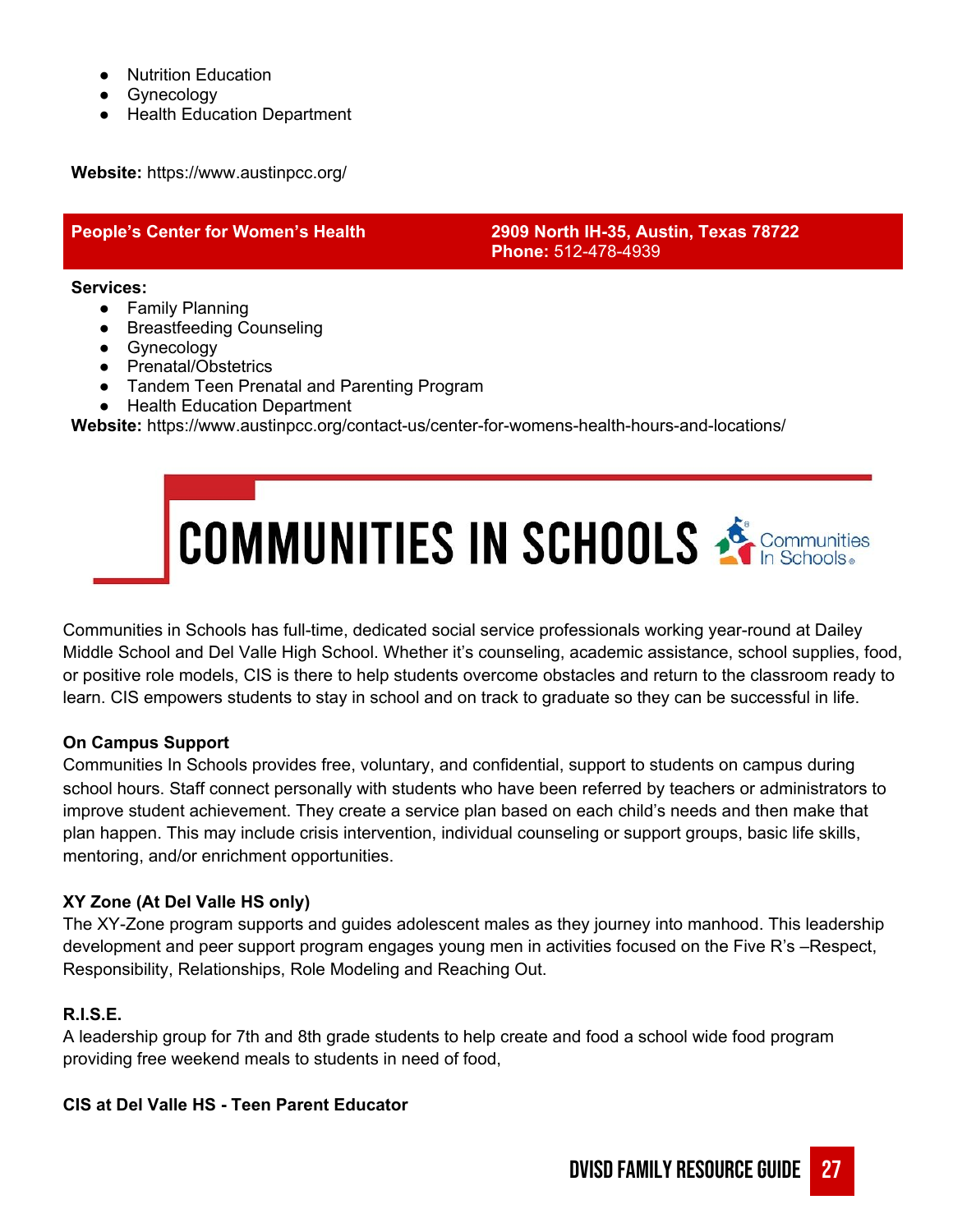Works to create a safe and supportive environment for pregnant teens and those who have already become parents. Students in this program can get help navigating unplanned pregnancies, learn parenting/life skills, and also keep working on their own goals and not give up on their future. The teen parent educator works with the young parents or parents to be, the parents of the student, and the child of the student. The teen parent educator utilizes the Parents as Teachers model which focuses on both parents and their children simultaneously by providing developmental activities for their children to ensure successful developmental growth. Families in this program can also get help with basic needs.



at Del Valle HS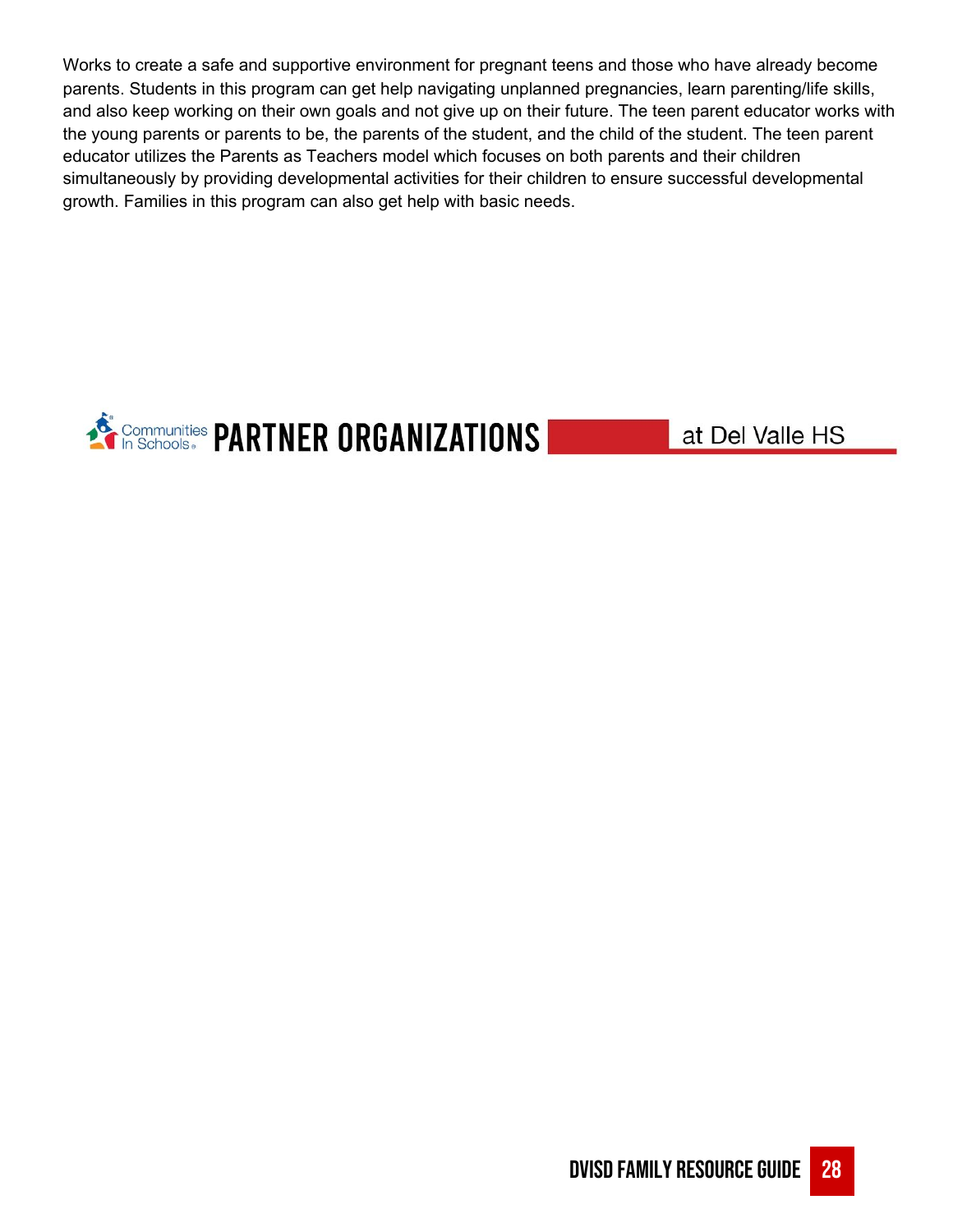# **OUT YOUTH**

Organization with a mission and ensuring youth of all sexual orientations and gender identities feel safe, loved and affirmed. Offers free and confidential weekly support groups and one on one services for interested students.

# **YOUTH RISE**

Provides weekly educational/support group for students directly impacted by parental incarceration

# **SAFE KIDS AUSTIN**

Collaborates to provide Strong Relationships Strong Families program to pregnant and parenting students. Host weekly educational course focusing on relationships, parenting skills, healthy communication, etc.

# **LIFEWORKS**

A free confidential support group where students will learn information and skills to help them make safe and healthy choices as they grow up such as social skills, sexual education, health relationships, etc.

# **GIRLS EMPOWERMENT NETWORK**

A free, confidential support group for girls providing social and emotional support, positive peer connection, and empowering girls to feel confident and successful in life.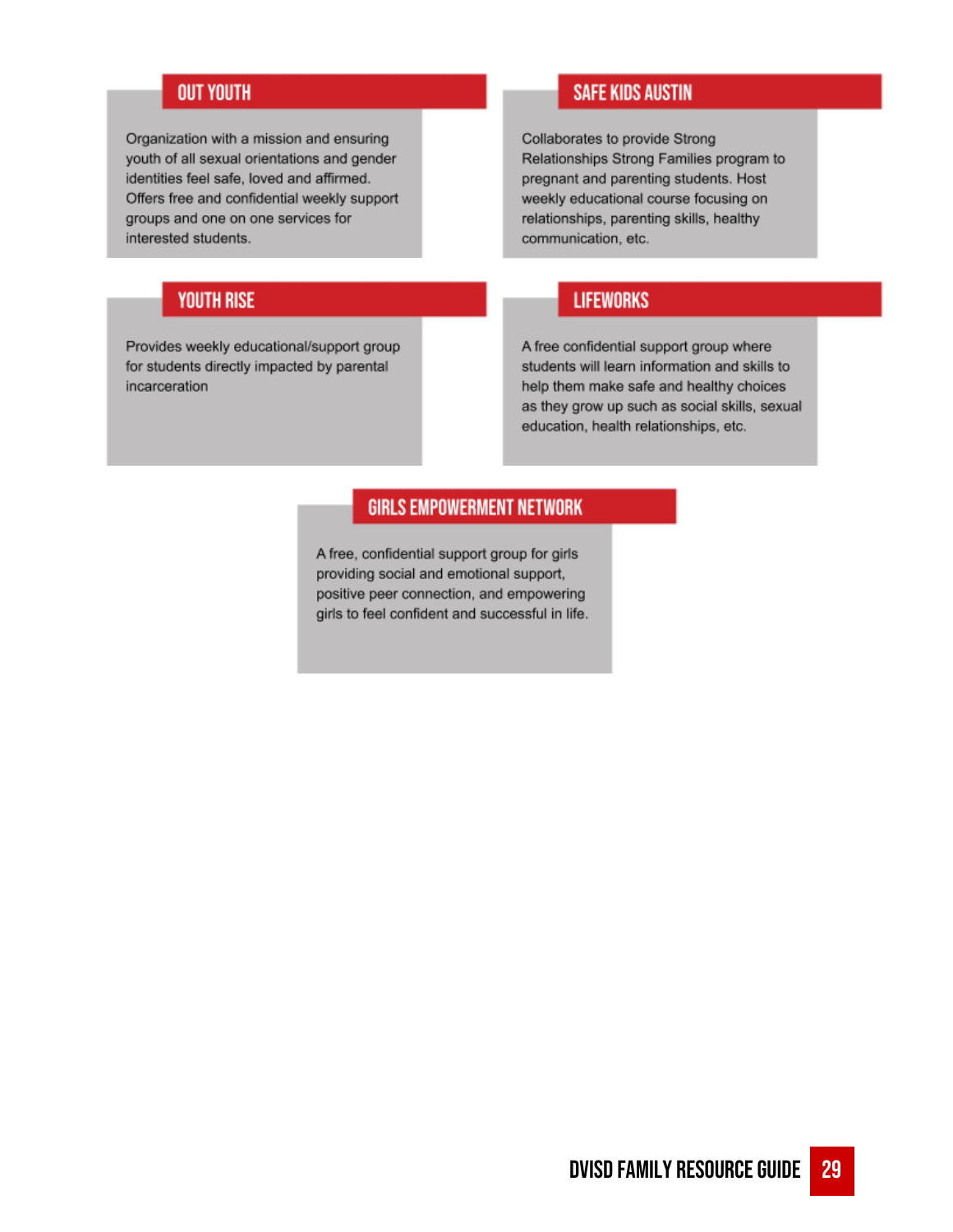# **COMMUNITIES IN SCHOOLS HOW TO SIGN UP**

Students can be referred to the program by teachers, parents, or any other school staff. Students can also refer themselves to the program. After Communities in Schools receives a referral they talk to the student about CIS and ask if they are interested in joining. If they are, CIS sends home a consent form for parents to sign and send back with the student. CIS always talks to a student before signing up a student up. The program is voluntary.

# **Parent Referrals**

If a parent wishes to refer their student to CIS at Dailey MS, call 512-386-3600 and asked for Communities in Schools. If a parent wishes to refer their student to CIS at Del Valle HS, call 512-386-3200 and asked for Communities in Schools.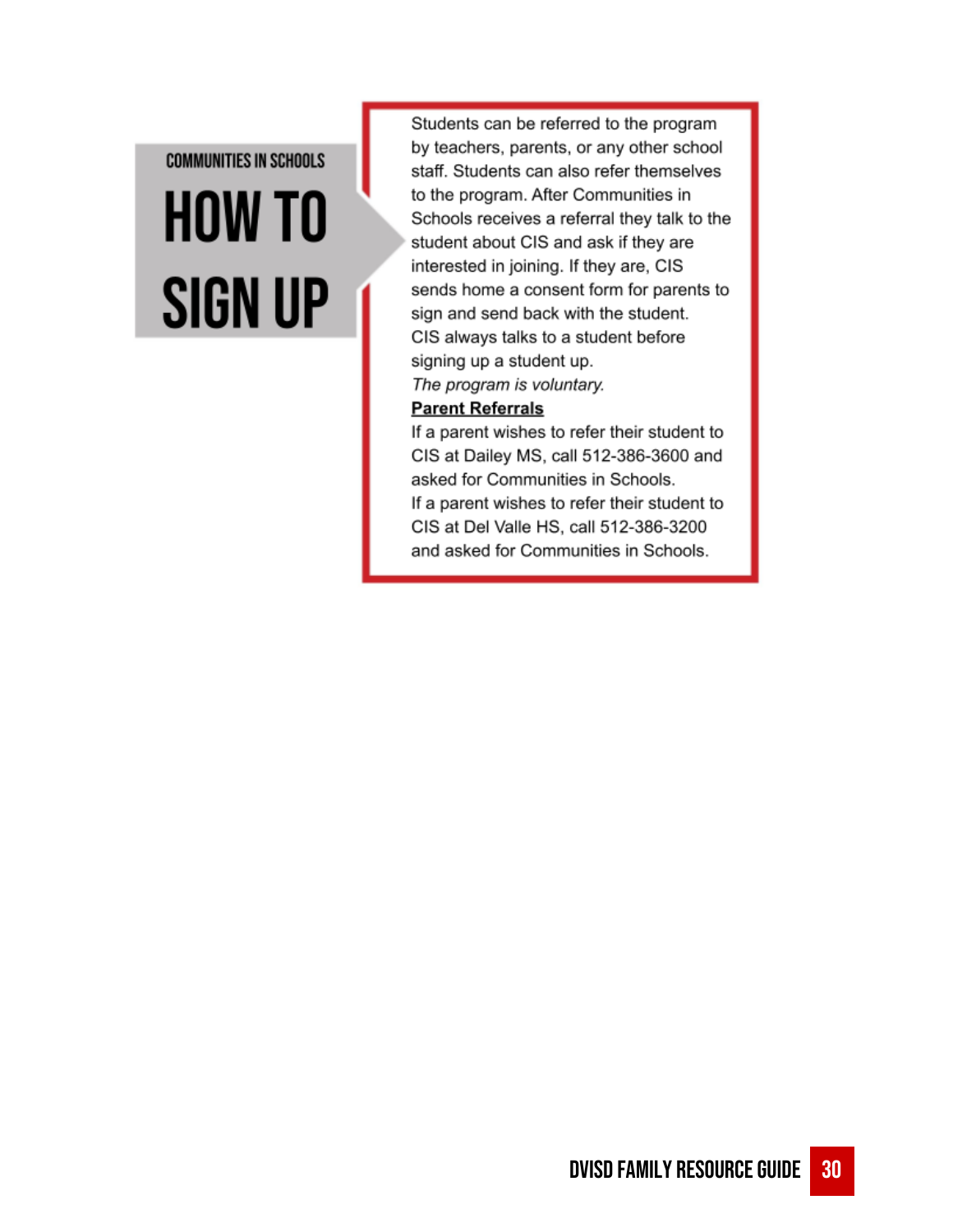# DISTRICT DEPARTMENTS 65

| <b>Department</b>                  | <b>Services</b>                                                                                                                                                                                                                                                                                                                                                                                                                                                                 | <b>Contact Phone</b>           |
|------------------------------------|---------------------------------------------------------------------------------------------------------------------------------------------------------------------------------------------------------------------------------------------------------------------------------------------------------------------------------------------------------------------------------------------------------------------------------------------------------------------------------|--------------------------------|
| Afterschool LEAD Program           | Provides enrichment and character<br>development activities, along with academic<br>support and parent classes.                                                                                                                                                                                                                                                                                                                                                                 | Contact your<br>child's campus |
| Career & Technical Education (CTE) | Empowers all students to become successful<br>citizens, workers, and leaders in a<br>21st-century global economy through<br>meaningful education and relevant<br>preparedness for postsecondary education<br>and high-demand, high-wage, and high-skill<br>careers.                                                                                                                                                                                                             | 512-386-3388                   |
| Child Development Center-Childcare | Serves DVISD employees, teen parents and<br>qualified children from the community with<br>early-childhood education.                                                                                                                                                                                                                                                                                                                                                            | 512-386-3727                   |
| <b>Child Nutrition</b>             | Responsible for the administration of the<br>National School Lunch and Breakfast<br>Programs. School meal programs are<br>available to all students and provide nutritious<br>meals at a reasonable cost. Menus are<br>prepared in accordance with federal<br>guidelines. School meals are prepared and<br>served on a non-profit basis with the<br>assistance of federal funding. Eligible students<br>may qualify for free or reduced price meals.                            | 512-386-3076                   |
| UT Children's Wellness Center      | Newborn and Infant Care, Pediatrics,<br>Immunizations, Well Woman Exams, Well<br>Child Exams, Annual Health Physicals, Sports<br>Physicals, Telemedicine, Immunizations,<br>Chronic Disease Management, Sick Visits,<br>Family Planning, Minor Procedures, Sexual<br>Health and Wellness, LGBTQ+ care including<br>PrEP therapy, and Laboratory Services. The<br>wellness center does not offer COVID-19<br>testing but can assist patients to find a location<br>to be tested. | 512-386-3335                   |